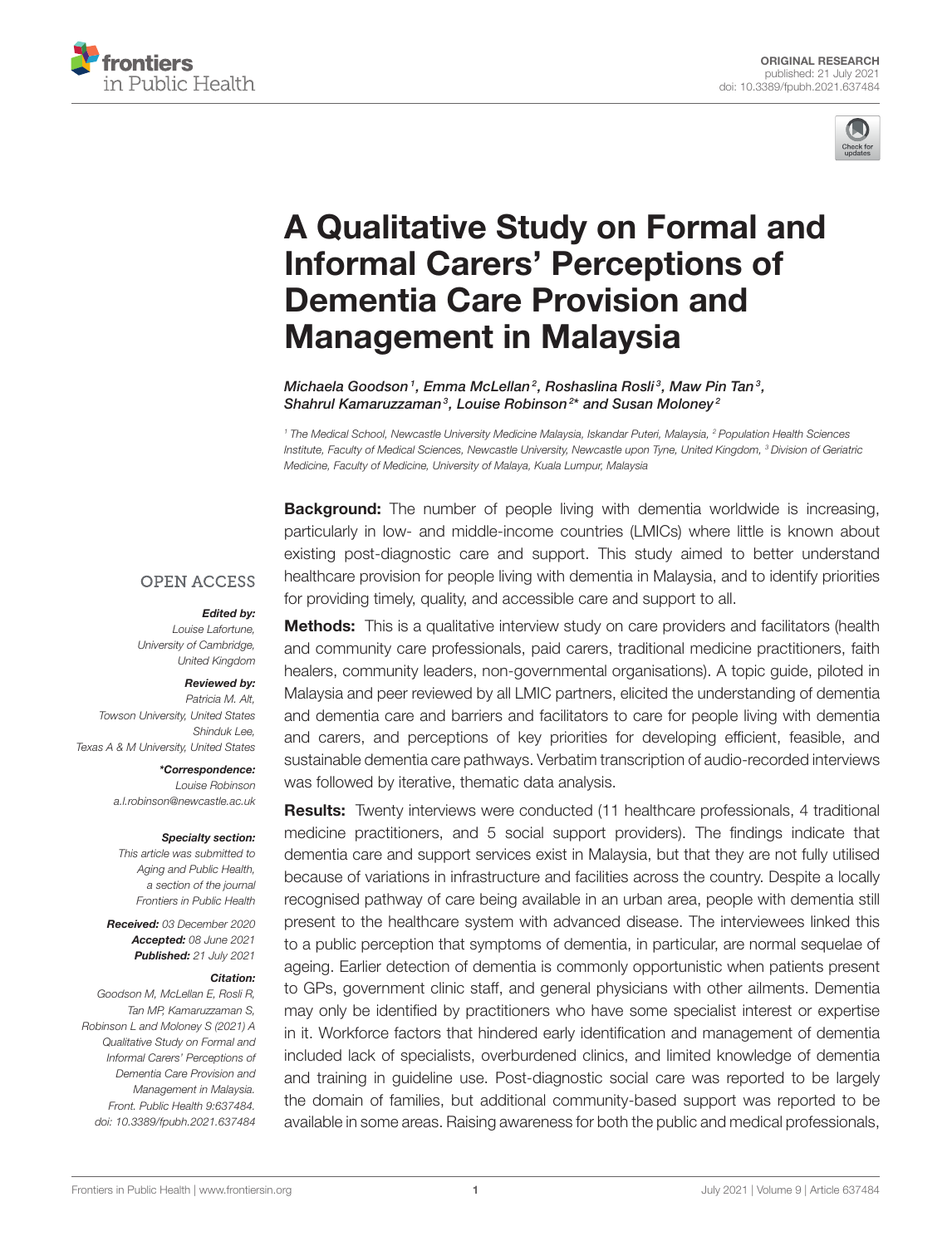prevention, and more support from the government are seen as key priorities to improve dementia management.

**Conclusions:** This qualitative study provides novel insight into the availability, delivery, and use of post-diagnostic care and support in Malaysia from the perspective of care providers. The respondents in this study perceived that while there was a provision for dementia care in the hospital and community settings, the different care sectors are largely unaware of the services each provides. Future work should explore how care provision across different service sectors and providers can be supported to better facilitate patient access and referral between primary, secondary, and social care. The importance of supporting families to understand dementia and its progression, and strategies to help them care for relatives was emphasised. There is also a need for broad workforce training and development, at both the postgraduate and undergraduate levels, as well as improved general awareness in the community to encourage earlier helpseeking for symptoms of dementia. This will enable the use of preventive strategies and access to specialist services to optimise care and quality of life for people living with dementia in Malaysia.

Keywords: dementia, Alzheimer's disease, memory loss, care provision, care management, professional awareness, low and middle income country

### INTRODUCTION

Dementia can be defined as a progressive syndrome characterised in a conscious patient by deterioration in memory, thinking, calculation, orientation, comprehension, learning, language, behaviour, judgement, motor tasks, and emotions that has an impact on the ability of an individual to perform everyday activities [\(1\)](#page-13-0). Around 50 million people worldwide suffer from dementia, with Alzheimer's disease being responsible for 60– 70% of the cases and with the remainder comprising vascular dementia, dementia with Lewy bodies, and fronto-temporal dementia diseases [\(2\)](#page-13-1). The impact of dementia affects not only people who directly suffer from it but also carers, families, and society in general [\(2\)](#page-13-1). Global estimates suggest 82 million people will be living with dementia in 2030 and 152 million in 2050 with much of this increase in prevalence attributable to ageing populations in low- and middle-income countries (LMICs) [\(3,](#page-13-2) [4\)](#page-13-3). Goals for dementia care include early diagnosis to promote optimal management, physical health, cognition, activity, and well-being; detection of accompanying illness; management of behaviour and psychological issues; and provision of long-term support and resource for carers  $(5)$ .

Malaysia is a multicultural society and a federation of states located in Southeast Asia with a population of over 32.7 million, comprising 7% aged 65 and comprises a federation of states [\(6\)](#page-13-5). Current estimates suggest that 8.5% of Malaysians aged over 60 years have dementia, yielding an estimated dementia population of 260,345 [\(7\)](#page-14-0). Studies have shown, however, particularly in Asian countries, that dementia presentation is late because of stigma and acceptance of early symptoms by family members and patients alike as natural sequelae of normal ageing [\(8\)](#page-14-1).

The Malaysian health care system consists of the public sector, tax-funded and government-run universal services, and a private sector that is funded through private health insurance and out-of-pocket payments from consumers [\(9\)](#page-14-2). Comprehensive healthcare services range from preventive and primary healthcare to tertiary hospital care [\(10\)](#page-14-3). In addition, traditional medicines from Chinese and Malay practitioners and products are utilised by large sections of the population. There are around 1,061 Ministry of Health (MOH) and 7,146 private primary care health clinics operating in Malaysia [\(11\)](#page-14-4). Larger MOH facilities are run by family medicine specialists supported by medical officers, whereas community clinics are staffed by nurses or medical assistants who may have no specialist dementia training. In more remote areas, MOH mobile clinics deliver care [\(9\)](#page-14-2). Private primary care clinics are largely operated by single-handed or small partnership generalist or specialist doctors, and without the complement of allied health care personnel. Estimates suggest that the public sector provides most (82%) of inpatient care in Malaysia, while the private sector provides most (62%) of the ambulatory care [\(12–](#page-14-5)[14\)](#page-14-6). While primary care may act as a gate keeper for patients in the MOH system to specialist services, there is no requirement to take this route for private referrals, and patients can self-refer to specialist services or hospitals.

Policies in health and social care for older people in Malaysia currently comprise the National Policy for Older Persons 2011, the National Health Policy for Older Persons 2008, and The Eleventh Malaysia Plan 2016–2020 [\(15\)](#page-14-7), all of which emphasise active ageing, enablement, and empowerment. These policies do not address any specific age-related conditions, and no individual action plan for dementia currently exists. While healthcare is

**Abbreviations:** PWD, people living with dementia; WHO, World Health Organization; MOH, Ministry of Health; NIHR, National Institute for Health Research; DePEC, Dementia Prevention and Enhanced Care; NGO, Non Governmental Organisation.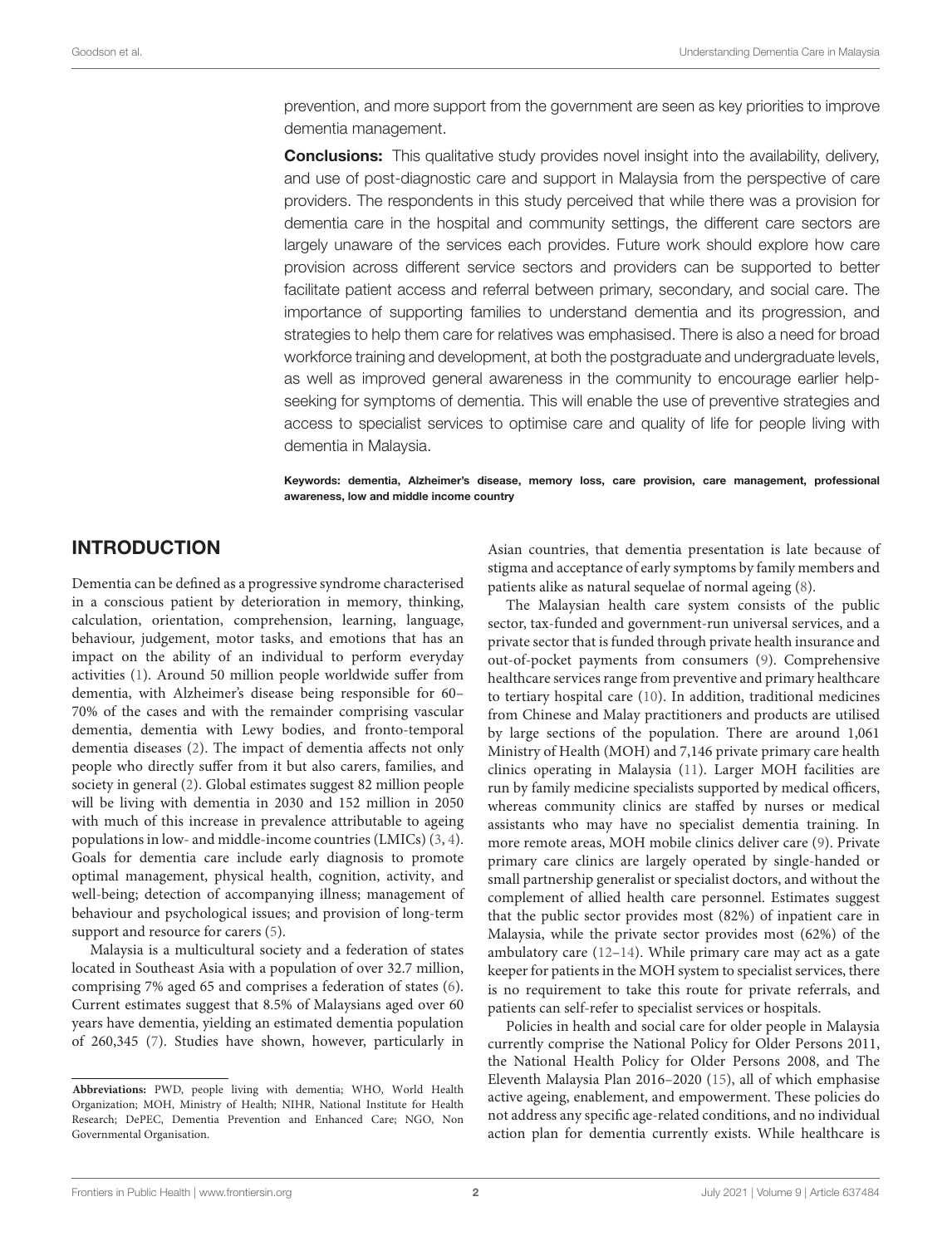largely taxation-funded and free for older adults within public systems, social care funding remains highly limited. Institutional care is primarily private- or charitable-sector funded, with limited government-funded places in existence [\(16\)](#page-14-8). A recent study reports there to be approximately 12 public, 454 nongovernment organizations (NGO) and 1,019 private nursing homes in Malaysia [\(17\)](#page-14-9). NGOs also provide some day care services for particular groups, but day to day care for older people /people living with dementia (pwd) is primarily provided by female family members at home, with or without assistance from maids or paid caregivers [\(18,](#page-14-10) [19\)](#page-14-11).

Little is known about where services specific to dementia sit within the wider Malaysian health and social care systems or how these services are delivered and accessed. The aim of this study was to illuminate this gap in understanding by exploring current dementia care provisions in Malaysia from the perspective of key stakeholders who either provide or facilitate access to public or private dementia care and support services.

# MATERIALS AND METHODS

### Study Design

This explorative qualitative study is part of a broader program of research aiming to improve diagnosis and post-diagnostic care for pwd in LMICs (UK National Institute for Health Research Global Health Dementia Prevention and Enhanced Care [DePEC]. A qualitative approach was used, as this enables a richer understanding of views and experiences of the participants on the topic of interest [\(20\)](#page-14-12). We used the Standards for Reporting Qualitative Research (SRQR) guidelines in writing this manuscript [\(21\)](#page-14-13) (**[Supplementary Material](#page-13-6)**). To ensure relevance and cultural acceptability, a purposively sampled panel of eight people with personal or professional experience in dementia care in Malaysia was invited to scrutinise the study design, topic guide, and recruitment strategy [\(22\)](#page-14-14). The proposed approach to data collection (one-to-one interviews and/or focus groups), such as the study topic guide, was also piloted on a convenience sample of 10 hospital specialists and primary care physicians based in Johor, Malaysia, each with experience in providing dementia services. Following a pilot study using focus groups vs. one-to-one interviews, the interview approach was found to yield richer individual responses with respondents giving more detailed explanations and answers to questions. In focus groups, interruptions from other members of the group made it sometimes difficult for respondents to speak freely and explain their answers to questions from personal experiences. Following minor amendments to language and question format, a final semi-structured topic guide explored three key areas: a) perspectives and practice of participants on dementia care within the wider healthcare system for older adults within Malaysia, b) factors believed to influence the care received by pwd, and c) key priorities for improving the care of pwd in Malaysia (**[Table 1](#page-3-0)**; Interview topic guide).

### Study Population and Sampling Procedure

Eligible participants were (a) providers or facilitators of services offering care and support to pwd or older adults in general, and (b) policy makers and commissioners involved in decision-making regarding healthcare policies and services for older people. We sampled from private, public, and complementary care providers and facilitators based in Kuala Lumpur and Selangor, Malaysia, and included paid or un-paid health and community care professionals, traditional medicine practitioners, faith healers, community leaders, and NGO leads. A purposive sampling frame [\(22\)](#page-14-14) was developed in collaboration with Malaysia research colleagues to capture a broad range of perspectives from key providers of care to older patients in the Selangor district, and in particular those who were most likely to be involved in diagnosing dementia and delivering dementia care. The sampling frame differentiated the participants by role (e.g., doctor, nurse, allied health professional, community leader), clinical specialty, or area of expertise (e.g., neurology, geriatrics, generalist), sector (e.g., private, public, not-for-profit), organisation type (e.g., social care, primary care, secondary care), and location (e.g., rural, urban). No financial incentive to participate was offered. Given the range of care providers sampled, not all the participants had the same level or kind of knowledge or experience on all issues explored by the topic guide. Therefore, the sampling in this study was purposive and iterative, using "snowballing" to identify additional participants where data was felt to be incomplete [\(23\)](#page-14-15). Potential participants were approached by email or telephone, provided with a summary of the research, and given the opportunity to ask further questions. All selected participants who were contacted agreed to participate.

# Data Collection

All interviews were conducted by RR, an experienced researcher based in Malaysia, between April 23, 2019 and October 16, 2019. Specialist training and on-going mentorship in qualitative interviewing, qualitative data management, and research governance were provided to RR by EM and SM. Informed consent was taken before an interview began, which included an agreement for the interview to be audio-recorded. The participants were assured of confidentiality. The interviewer (RR) presented herself as a researcher, and the interviewees were informed that their responses would be fully anonymised and that they could withdraw from the interview at any time. The interviews lasted 90 min on average and took place in a private room in the workplace of the participant and during or outside normal working hours. Field notes to aid analysis were made by RR both during and at the end of each interview. The interviews were conducted in English or Bahasa Malaysia, then later transcribed verbatim and fully anonymised. Bahasa Malaysia transcripts were then translated into English, with back translations undertaken on 20% transcripts to ensure accuracy in translation [\(24\)](#page-14-16). The interviews continued until data saturation was reached, that is, when no new themes were emerging [\(20,](#page-14-12) [25\)](#page-14-17).

### Data Analysis

Fully anonymised interview transcripts were analysed iteratively by EM and SM using a thematic analysis approach [\(25\)](#page-14-17), supported by the use of NVIVO [\(26\)](#page-14-18). Emergent themes were discussed in depth with RR to ensure the accuracy of interpretation and to guide avenues of further exploration in subsequent interviews. Discussions led to the development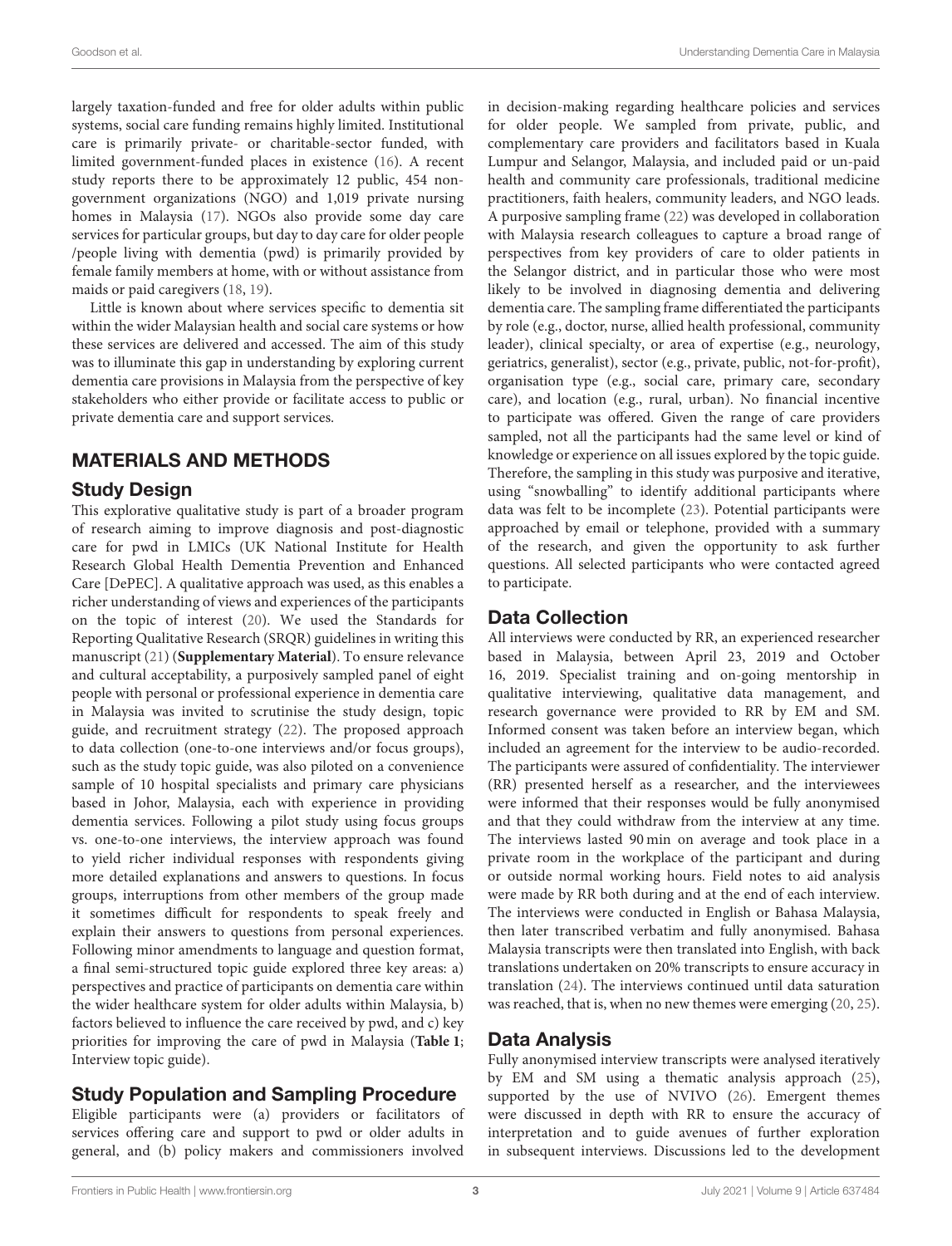#### <span id="page-3-0"></span>TABLE 1 | Interview topic guide.

#### Section 1: About you 1.1 Before we start, can I just ask a few questions about yourself? Participant background: professional role and role in providing or facilitating dementia care or services 1.2 How would you describe "dementia"? Participant understanding and description of dementia; where knowledge of dementia was gained Section 2: About thehelp seeking behaviours of families/older people who are experiencing symptoms of dementia or who have a diagnosis of dementia. 2.1 What do patients/families do first? Why? <br>
Health-related help seeking behaviours in general and to older persons' health and symptoms of dementia 2.2 What advice or intervention are people given? Understanding of explanations offered to older people and families of forgetfulness or behavioural changes. *2.3When do patients/families seek medical advice or care and what prompts them to do this?* Understanding of timescale to seeking medical help and what delays presentation (e.g. cultural factors) 2.4 Are there any other factors or reasons why patients present late/ with advanced dementia? Understanding of other factors (location (rural/urban), convenience, knowledge of services, family finances) 2.5 How can we get people who are experiencing symptoms of dementia into the healthcare system sooner? What would make a difference; who would be the key stakeholders who could influence change in patient and family behaviours Section 3: About dementia care in [country] 3.1 Can you tell me what healthcare provision is available in [country] for older people who are experiencing symptoms of dementia or who have a diagnosis of dementia? Knowledge of a dementia care pathway and availability of dementia facilities (e.g. memory clinics); experience and understanding of how services are accessed. 3.2 Once diagnosed, what is available in terms of treatment? Knowledge and understanding of pharmacological and non-pharmacological treatment and interventions. 3.3 What is available in terms of social support for people living with dementia and their families? Understanding of who looks after people with dementia in the community; awareness of social support, training, information resources for families Section 4: Factors which influence the care received by people diagnosed with dementia 4.1 What things do you think affect the care received by people living with dementia? Perceived barriers and facilitators related to the pwd; carers; healthcare system; healthcare professionals 4.2 How might care be improved—what needs to change/be put in place Perceived gaps in current dementia care; aspired 'ideal' scenarios 4.3 What are the 3 top priority areas to improve the quality of dementia care in your country? What resources are needed to make change happen; How might these changes being implemented Section 5: Workforce capacity, support, training and development 5.1 What, if any, dementia specific guidelines are available in your country? Perceptions/experience of guideline use in practice; relevant to practice; accessibility of guidance 5.2 What training is available to health and social care professionals about older people/ dementia? Where formal training happens (e.g., core curricula for medical students, nurses, other professionals) 5.3 What about training and information about dementia for families/informal carers? Understanding of accessibility and uptake Section 6: Closing reflections, questions, and close of interview 6.1 Anything else that you'd like to tell or ask me? **Participant** Participant opportunity to add thoughts/ask questions

of a coding frame, which was then applied independently to a common subset of transcripts by EM, SM, and RR to further check the accuracy of coding and data interpretation and capture of cultural nuances. Differences were reconciled through group discussion, and the coding frame was refined where necessary. EM then coded all the remaining transcripts, adding or revising codes where new themes emerged [\(20,](#page-14-12) [25\)](#page-14-17). Emergent findings and the resonance of key themes were continuously checked during group analysis sessions with the wider study team (EM, SM, RR, MG, MP, and LR) to ensure the trustworthiness of interpretation. Final themes and subthemes were organised in relation to the three key areas of interest of the study.

### Ethical Considerations

Prior to data collection, the study was approved by the University of Malaya Medical Centre Medical Ethics Committee (MECID: 201922-7093) in May 2019.

# RESULTS

### **Participants**

Twenty interviews were undertaken with 11 healthcare professionals (geriatricians, psychiatrists, generalists, general practitioners, nurses, and allied healthcare professionals, e.g., occupational therapists and physiotherapists); five providers of social support (NGO leads, senior citizen association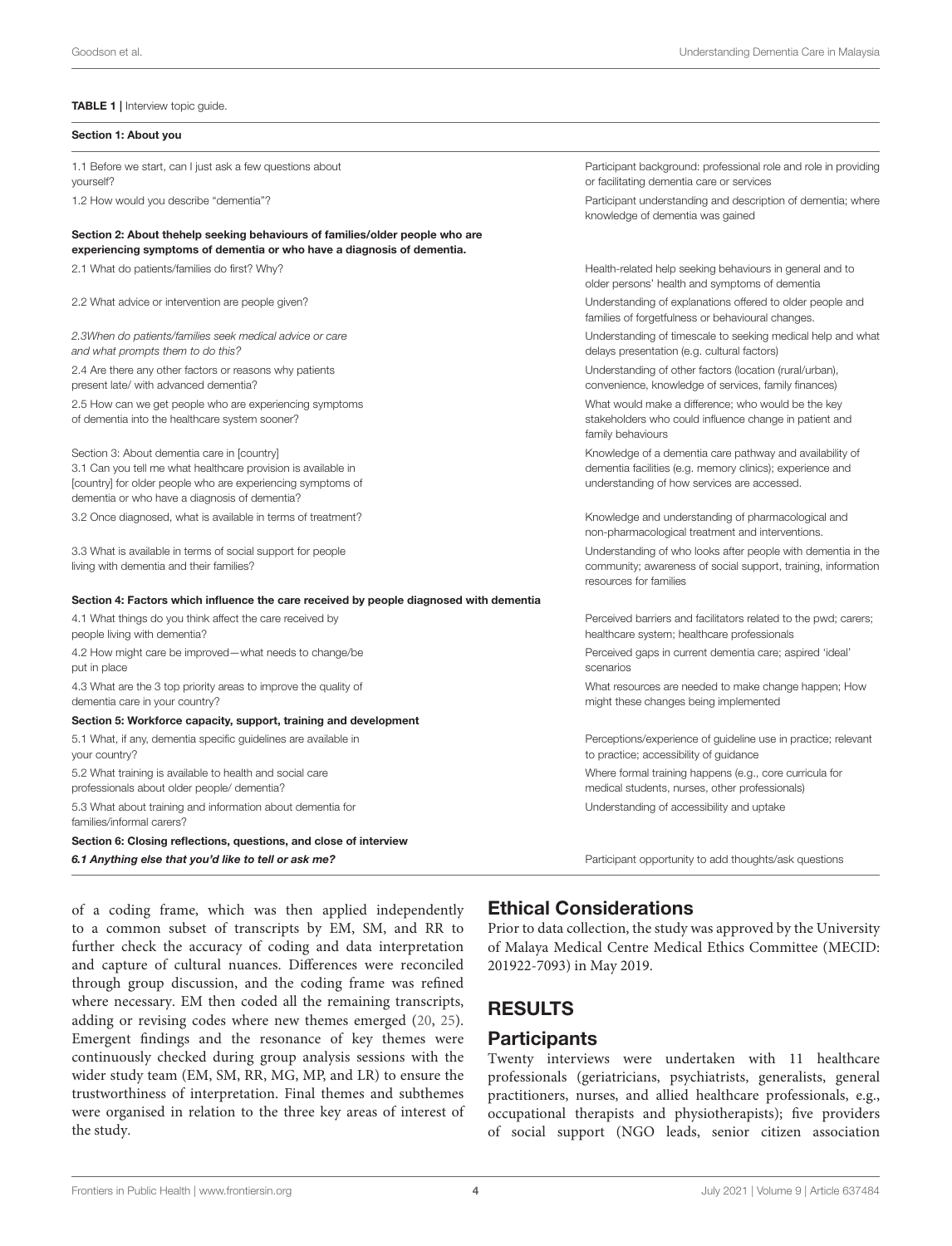leads, community leaders); and four traditional practitioners (Ayurveda, acupuncture, faith healing) All the interviewees were from the same state, Selangor; and 10 of the clinicians were from the same urban-based, semi-government hospital, while one was from an urban private clinic. Most of the interviewees were based in urban areas, with only two classed as being suburban-based. Fourteen interviews were conducted in English and six in Bahasa Malay (**[Table 2](#page-5-0)**; Purposive sampling frame and participant demographics).

### Interview Findings

Findings are presented under three descriptively summarised major themes, each followed by related sub-themes and supporting verbatim quotes. Major themes are knowledge and understanding of available services and management of dementia; factors believed to influence dementia care provision; and priorities for the future–towards improving dementia recognition and timely care.

#### Knowledge and Understanding of Available Services and Management of Dementia

Accounts of the participants revealed a good general understanding of the existing national healthcare system and available healthcare infrastructure in Malaysia. In terms of dementia care, confident description of care provision and pathways into care was limited to the regional level, and detailed description of care processes to immediate personal or organisational context of the participants (e.g., their primary role, clinical discipline, working environment). Outside of this personal context, the participants, particularly those from health vs. social or community settings, tended to demonstrate less clarity of practices and services of each other in relation to dementia care.

#### **There Are Multiple Routes Into Specialist Care Services**

When exploring how people with symptoms of dementia access dementia care, we found that there are multiple possible routes into specialist medical services, some formal (e.g., in the public sector a referral is required from primary to specialist care), many informal (e.g., collaborative working arrangements between hospital specialists). It was generally accepted that the first point of contact with medical services for people with any kind of ailment, namely, symptoms of dementia, would be in the community-based primary care setting, particularly government health clinics (Klinik Kesihatan, KK) and private general practice.

I think a lot of times [the first point of contact] will be in the Klinik Kesihatan, family medicine. I think in general practice . . . because they don't like to wait  $\ldots$  they would actually rather just pay a little bit more to see [their own local doctor] so I think ... general practitioners, the private GP clinic and also Klinik Kesihatan people (General Physician 1)

Probably the first people will be the doctors, the private practitioners ... And then from that they go to the specialist, but in this country I think most of them will go to the public the general . . . , government hospital. The Klinik Kesihatan, now that is where ... they seek treatment ... that to me is the first line of contact (NGO 1)

However, patients can present to any one of a number of services (**[Figure 1](#page-5-1)**; Multiple patient routes into specialist care in Malaysia). For example, in addition to community-based primary care services, teaching hospitals also have their own primary care clinics where patients can "walk-in." These facilities are staffed by family medicine specialists, medical officers (MO), and trainees; and patients requiring further review are referred to a hospital-based specialist. Within teaching hospitals, referral to and between specialities can be more straightforward. Referral from primary care was reported to be more commonplace for KK and rare for private general practice. The participants further confirmed that while a formal primary care referral is typically required to see a specialist doctor in a Ministry of Health hospital, referrals to private specialists are not required. Patients can, therefore, bypass primary care and self-present to private hospital-based specialists.

Usually when they come to the walk-in they will see the MOs first. And ... if the MO finds it difficult to manage they can refer to the specialist for continuation of care. Or they can co-manage the case (Psychiatrist 1)

So, we can call any one of them *lour geriatricians*]... and explain the situation to them 'look I'm suspecting you know [this] patient ... may be having some memory impairment ... I would really like your further advice and assessment.'... they will be happy to say, "yes, do write us a referral letter and ask the patient to come to our clinic" (General Physician 2)

So the pathway of referral in our clinic, either from another specialist or from a general practitioner... that's how it works, we need a doctor's referral letter. In the private sector, the family members can just bring the patient without referral letter (Geriatrician 1)

#### **Detection of Dementia Is Opportunistic and Specialist Referral Options Inconsistent**

The general sense was that people with early signs of memory problems only occasionally present to a clinic for that reason. There is no specific screening for dementia in any out-patient setting, and dementia is more often picked up by chance during consultations with generalist doctors consulting with or assessing patients for something else. Clues to indicate possible dementia may present to a doctor during history taking, for example, or the patient or a relative may directly raise their own concerns.

It's not like specifically seeing me because of dementia. It's more like seeing me for something else (General Physician 2) Most of the time they don't present as dementia, they present as something else (General Practitioner)

When symptoms of dementia are detected, the consensus view was that referral to specialists was the best option for assessment and care. However, inconsistency in the availability of services (e.g., memory clinics) and relevant clinical specialists (e.g., geriatrician, neurologist, psychiatrist) was reported. In Malaysia, specialists who have had specific dementia training will predominantly be geriatricians, but sometimes the dementia specialist may be a psychiatrist with geriatrics training. Though not exclusively, geriatricians tend to be attached to a memory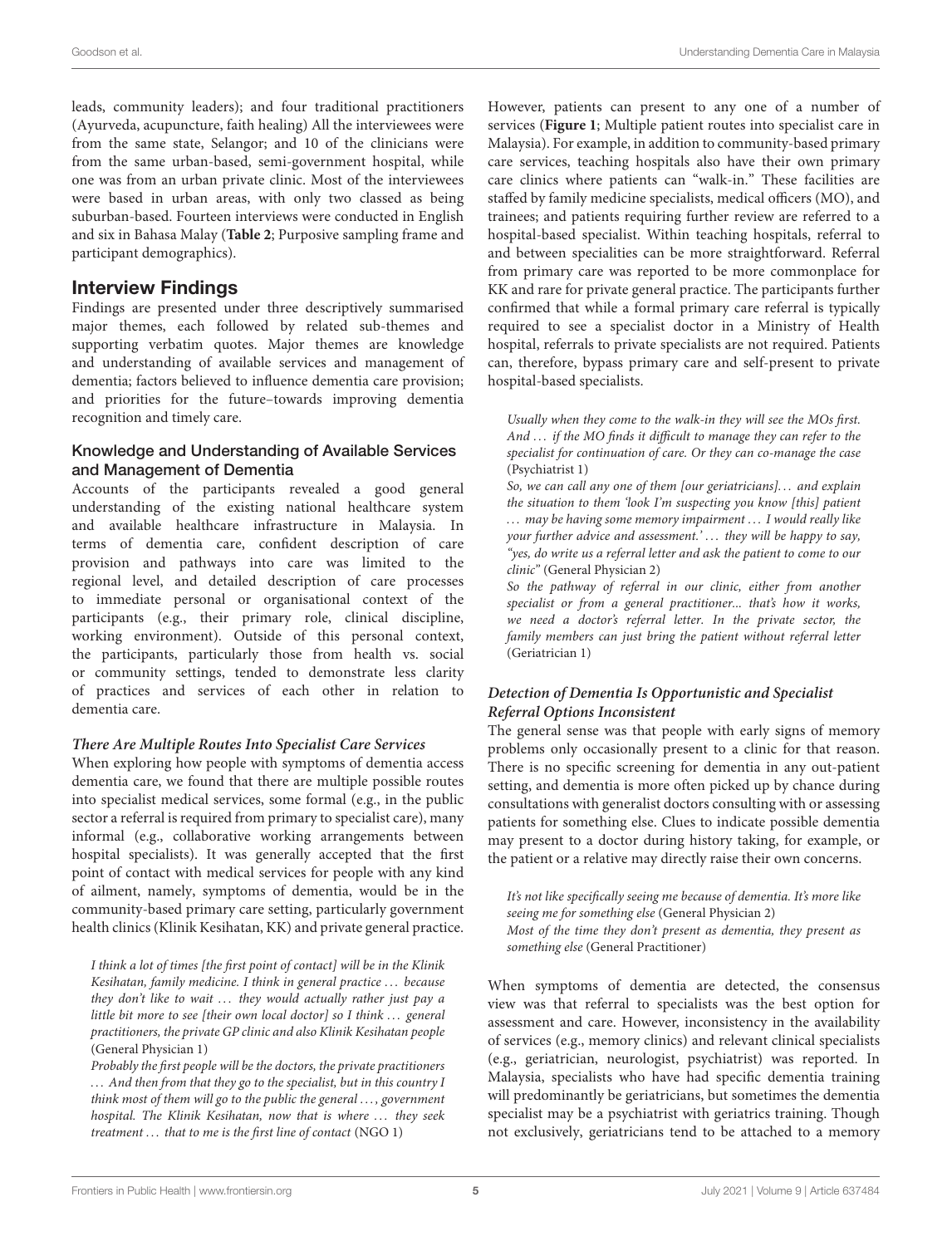#### <span id="page-5-0"></span>TABLE 2 | Purposive sampling frame and participant demographics.

| <b>Participant Role</b>       | <b>Sex</b> | <b>Ethnicity</b> | Years<br>qualified | <b>Dementia</b><br>training | Organisation type and status              | Location | <b>Interview</b><br>language |
|-------------------------------|------------|------------------|--------------------|-----------------------------|-------------------------------------------|----------|------------------------------|
| Geriatrician 1                | F          | Chinese          | 11                 | Υ                           | Hospital Semi-government                  | Urban    | English                      |
| Geriatrician 2                | F          | Malay            | 7                  | Υ                           | Hospital Semi-government                  | Urban    | English                      |
|                               |            |                  | 6                  | Υ                           |                                           |          |                              |
| Psychiatrist                  | M          | Indian           |                    |                             | Hospital Semi-government                  | Urban    | English                      |
| General physician 1           | M          | Chinese          | 8                  | N                           | Hospital Semi-government                  | Urban    | English                      |
| General physician 2           | F          | Chinese          | $\overline{c}$     | N                           | Hospital Semi-government                  | Urban    | English                      |
| Medical officer 1             | F          | Chinese          | 10                 | N                           | Hospital Semi-government                  | Urban    | English                      |
| <b>General Practitioner 1</b> | M          | Indian           | 28                 | N                           | Clinic Private                            | Urban    | English                      |
| Nurse 1                       | F          | Malay            | 10                 | Υ                           | Hospital Semi-government                  | Urban    | Bahasa                       |
| Nurse 2                       | F          | Malay            | 13                 | Υ                           | Hospital Semi-government                  | Urban    | Bahasa                       |
| Occupational Therapist 1      | F          | Malay            | 13                 | N                           | Hospital Semi-government                  | Urban    | Bahasa                       |
| Physiotherapist               | M          | Malay            | 12                 | N                           | Hospital Semi-government                  | Urban    | English                      |
| NGO 1                         | M          | Chinese          | N/A                | N                           | NGO Not-for-profit                        | Urban    | English                      |
| Senior citizen association 1  | M          | Chinese          | N/A                | N                           | Senior citizen association Not-for-profit | Urban    | English                      |
| Senior citizen association 2  | M          | Chinese          | N/A                | N                           | Senior citizen association Not-for-profit | Urban    | English                      |
| Community leader 1            | F          | Malay            | N/A                | N                           | Residential organisation Not-for-profit   | Suburban | Bahasa                       |
| Community leader 2            | F          | Chinese          | N/A                | N                           | Senior citizen association Not-for-profit | Urban    | English                      |
| Traditional practitioner 1    | M          | Indian           | 31                 | N                           | <b>Clinic Private</b>                     | Urban    | English                      |
| Traditional practitioner 2    | M          | Chinese          | 48                 | N                           | <b>Clinic Private</b>                     | Urban    | English                      |
| Traditional practitioner 3    | M          | Malay            | 34                 | N                           | Medical centre Private                    | Urban    | Malay                        |
| Traditional practitioner 4    | F          | Malay            | N/A                | N                           | <b>Freelancer Private</b>                 | Suburban | Malay                        |

<span id="page-5-1"></span>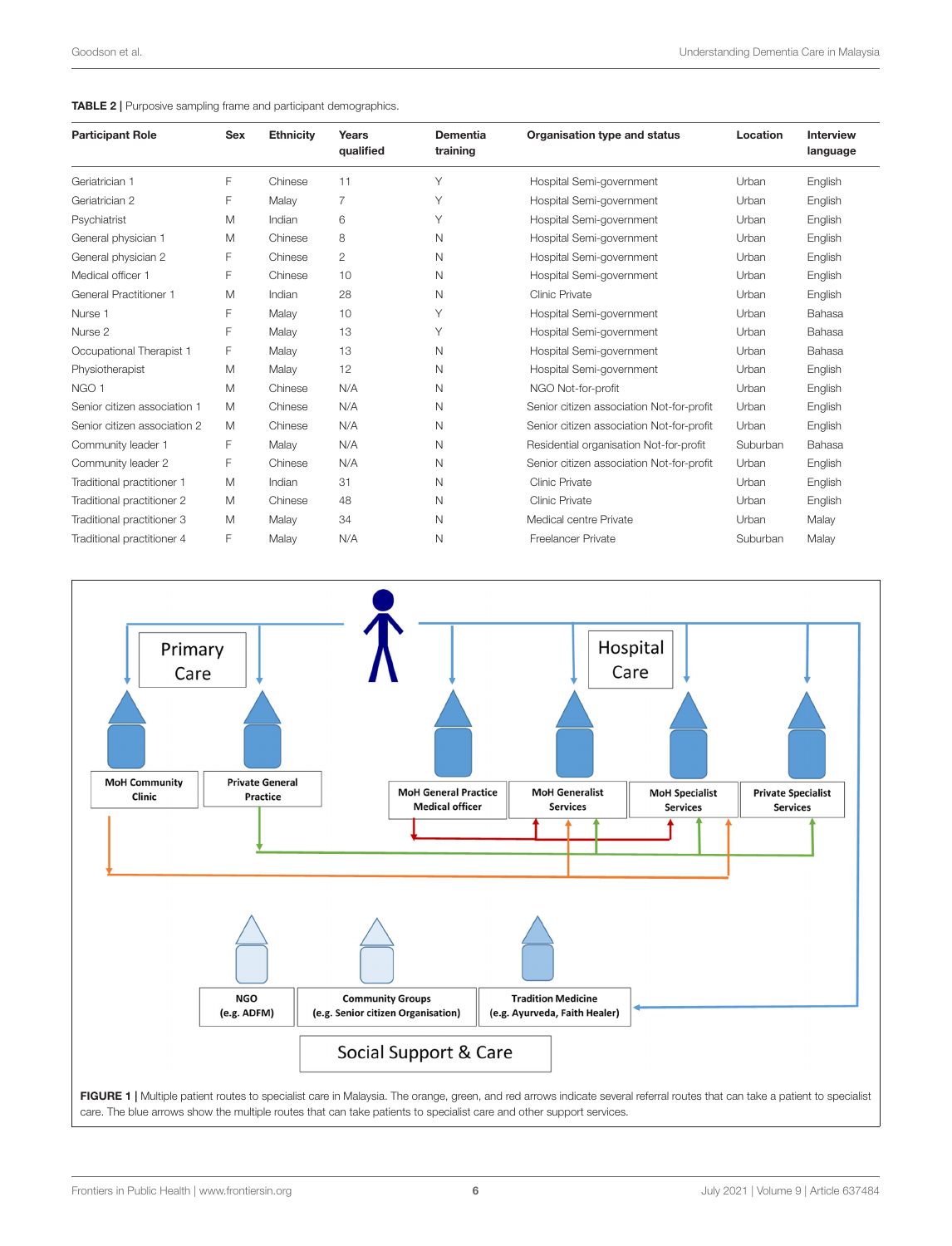clinic, but memory clinics are only available in some areas. In locations without a geriatrician, a referral may be to a psychiatrist or a neurologist where these hospital-based specialists are available. Together, these inconsistencies limit and confuse referral options, making it difficult for primary clinicians to know where or whom to refer a patient to.

But, in Malaysia there are only a few centers with specialists in dementia. They could be geriatricians, psychiatrists or neurologists. ... the person would be very lucky to be able to see a specialist (Geriatrician 1)

But they will meet the patient and then after that they don't know who to send the patient [to]. They may have picked up the problem but they don't know how, who or where to send the patient to (General Physician 1)

And for a long time we ... were referring them to a psychiatrist. But now that we are more aware of the existence of geriatric care within [Hospital 1] we refer to the geriatric department (General Practitioner 1)

Following differential diagnosis in the hospital setting, assessment for dementia is made using mini-mental state exam (MMSE) [\(27\)](#page-14-19) and Montreal Cognitive Assessment (MoCA) [\(28\)](#page-14-20), and CT scan. Confirmation of a dementia diagnosis is given by a dementia specialist. Differentiation between dementia sub-types is not made, as the diagnosis is costly and treatment is usually the same. There is no universal process or register to record and/or share a diagnosis of dementia between specialities, locations, or sectors.

When [patients] do have symptoms of dementia usually we will investigate further. The usual stuff would be ... their blood parameters - things like that or whether they warn in the CT scan. So after things have been worked up usually we will refer to a geriatrician because we have the service here (MO 1).

#### **Post-diagnostic Treatment Is Drug-Focussed With Few Non-pharmacological Options**

Like diagnosis, initiation and subsequent management of dementia using drug treatment is largely the domain of geriatricians and psychiatrists. Interviewees from other specialties and allied healthcare roles were aware of the use of drugs in post-diagnostic management of dementia but were less knowledgeable about the drugs used and how they worked. Two main groups of drugs are used, ACE inhibitors and NMDA receptor antagonists, to help with behaviour. However, the use of drugs is not universal amid considerations of potential benefits and harms to the patient. Drugs were not seen to be always effective in slowing disease progression, and their side effects gave cause for concern to those able to prescribe. Some interviewees expressed indifference about the value of drug therapy, given that they do not offer a cure. The high cost of drug therapies was also felt to (negatively) influence family preference for pharmacological treatment of dementia.

I do not have very much experience using those drugs, because usually we refer them to the geriatrician and it will be started by the geriatrician (General Physician 1)

Because there is no medicine that can cure this ... Okay you can delay [it] but even that also is not that very effective (Community Leader 2)

And the medications that we offer they may not work for a certain percentage of patients and may cause ... side effects. They're also very expensive (Geriatrician 1)

Despite this, it was felt that treatment still tends to focus on medication, since hospitals often do not have the facilities to support non-pharmacological interventions. Furthermore, allied healthcare professionals (e.g., occupational therapists, physiotherapists) and nurses with dementia or elderly care training (e.g., geriatric nurses) tend to be attached to specific specialties. This further limits access to alternative, nonpharmacological therapies, such as those that focus on improving activities of daily living and safety assessment or cognitive training (e.g., reality reorientation therapy).

All of the geriatrics nurses in this ward have been trained to take care of patients with dementia. We would try to do some treatment like reality orientation, or therapy for instance (Nurse 1) Occupational therapy may give cognitive training exercises, and also cognitive compensatory strategies ... also the occupational therapy can do a home safety assessment. ... the physiotherapist can teach the family member some simple exercises, to keep the joint supple, reduce pain level, how to control the pain... (Geriatrician 1) That (non-pharmacological treatment) is difficult you see because this requires this requires a lot of teamwork. We don't have that team here.  $\ldots$  [in] this hospital the focus is too much on, medication (Psychiatrist)

### **Counselling and Education of Family Carers Are as Important as Medication**

Counselling and education of family carers on dementia and its progression were broadly considered to be of equal, if not greater, importance to medication management. Families shoulder the responsibility of providing care for pwd, and expectations of what this should or could entail to maintain quality of life for pwd were high. For example, as well as personal care, a supportive family was one that also actively maintained social interaction and tailored activities relative to the interests and personal characteristics of pwd. Nonetheless, it was acknowledged how difficult it can be for families to provide such a care environment without support. Educating caregivers, and in some instances the pwd themselves, about dementia and its progression and equipping them with behavioural strategies and coping skills to enable them to care for themselves as well as pwd, were considered by most interviewees as paramount.

Of course in dementia I think what is even more important than the pharmacological treatment is the non-pharmacological treatment (Psychiatrist)  $[Be]$ cause the role of medication in the dementia is ... very minimal compared to the understanding of the disease and, preparing for the progression of the disease (Geriatrician 2)

Providing counselling and education was also widely considered to be a key continuation of the role of dementia "experts"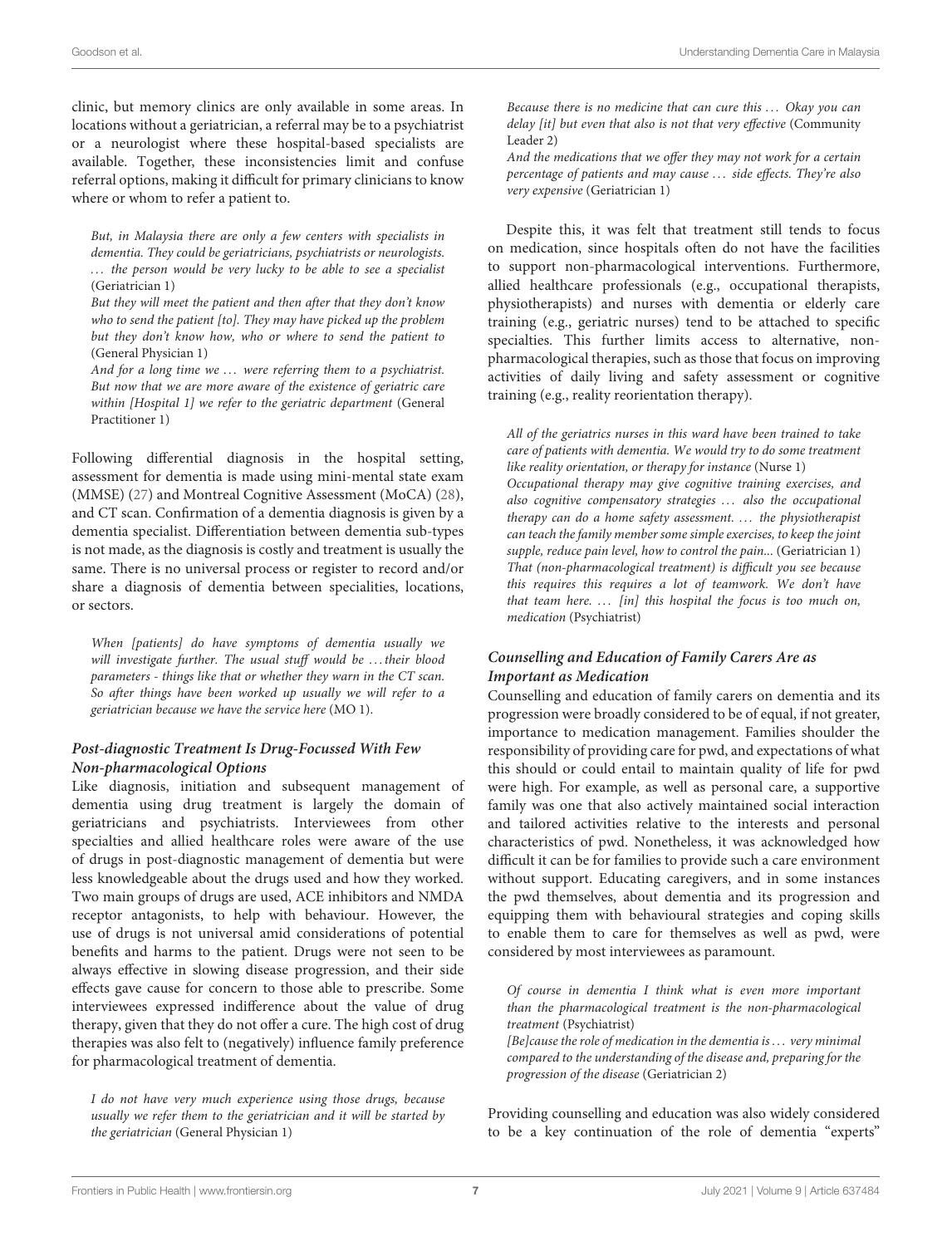(specialist doctors and geriatric nurses), and hospitals were considered responsible for providing training programs for caregivers. However, time and clinical workload constrain the provision of anything more than basic ad hoc counselling, if any at all, of pwd and family members during clinic appointments. Currently, the availability of structured training for family caregivers is understood to be very limited, and written information is more likely to be available in hospitals with established geriatric/psychiatric services. Resources specific to dementia can be available from private organisations, such as drug companies that sponsor educational material. It was suggested that families, particularly those living in urban settings, could access information on dementia from the Alzheimer's Disease Foundation Malaysia (ADFM) [\(29\)](#page-14-21) or by doing a Google search.

We also, would also carry out training and carer education. That . . . is also very important. Let them know that this is a, progressive disease (General Physician 1)

I can start ... a small bit of counseling about how to look after the person with dementia, but it actually takes, quite a few sessions before the family members are familiar with how to do so (Geriatrician 1)

We do offer education... Usually the geriatric clinic nurses or the geriatric nurses on the ward [have responsibility for this]... And also doctors, geriatricians. (Medical Officer)

They [family carers] can learn the do's and don'ts when taking care of the patient. That is why the hospitals need to do a program like this (Community Leader 1)

[It would] be much easier if the patient can get her diagnosis from the hospital first. The carers can [then] get advice directly on how to take care of their mother (Traditional Healer 4)

#### **Some Social and Community Support Is There, but It Is Not Visible**

Similar to education and counselling, the benefits to caregivers of community and social support were broadly recognised. Particular benefits included respite, but in particular the opportunity for caregiver interaction with other people in similar situations, which was felt to help carers to feel less isolated and more resilient through mutual support and shared learning. Alongside the understanding of dementia, such emotional support, rather than practical or monetary support, was felt by some to be all that is required by caregivers. Community-based interviewees suggested that social support is easily available from NGOs but conceded that there is a general lack of awareness of this support among both professionals and the public.

We really want the public to have this information, so that they can get the benefits out of it, especially to those who have a parent who is already senile, so that they would know what to do (Traditional Healer 3)

NGO organizations are there and they all well equipped to [provide support]. The thing is that, [family carers] have to take them there. And family members are not taking [there] ... it is because of the time . . . but the issue with all this system is that, people do not know that they exist (Traditional Healer 1)

So there are organized activities but ... not many people kind of understand their role in this health and well-being of senior people. Which, there is a great need (Community Leader 2)

Many interviewees did indeed demonstrate a lack of clarity around what was actually available in terms of social support for pwd and their caregivers. There was awareness of government support for older people, but this was understood to have a more general elderly care focus rather than focus on dementia. Similarly, more general social support specifically for dementia was understood to be minimal, and it was felt that there would likely be geographical variation reliant on having a specialist interested in dementia care in the area. It was suggested that social workers may be able to offer some support services, and, although considered a rare option, some day care centre and residential care can be available from privately managed facilities at a cost. One specialist suggested that referrals can be made to social work for help around funds and carer support, and to ADFM for further information and social support, but whether or not this is common practice is unclear. Lack of awareness and clarity of healthcare professionals about what community-based support is available extended to them not knowing where to look for information about possible services and who provides them.

Specifically for dementia support I guess it is, still is very very very minimal. Even ... support for older adults are, not much. I could not, I couldn't really pinpoint which one is specifically for dementia patient with dementia support (Geriatrician 2) And there are probably support groups but again we don't know

where and who's doing it. Yeah. So it's every patient is left to his independent family (General Practitioner)

### Factors Believed to Influence Dementia Care Provision

Generally, dementia is presented as having a low profile, with awareness lacking in both public and professional healthcare arenas. While some organised infrastructure and professional expertise exists, and was seen to be improving in some places, there remain significant gaps in workforce capacity and, in particular, workforce capability. Formal training in dementia is confined to doctors and nurses choosing to specialise in geriatrics. National guidelines for dementia care are not routinely used in practice; rather, doctors rely on their own expertise. Families shoulder the responsibility to provide and maintain quality post-diagnostic care to relatives living with dementia, and in the context of limited social support. Despite the acknowledgment of significant personal and financial costs this presents, societal expectation of family-based care remains strong.

### **Public and Professional Understanding and Awareness of Dementia Are Limited**

A lack of public knowledge and awareness of dementia was felt by many interviewees to be a key factor that influences both timely help seeking behaviours and the subsequent care that pwd receive. Late presentation, in particular, was highlighted as an issue and was felt to be the result of people not recognising that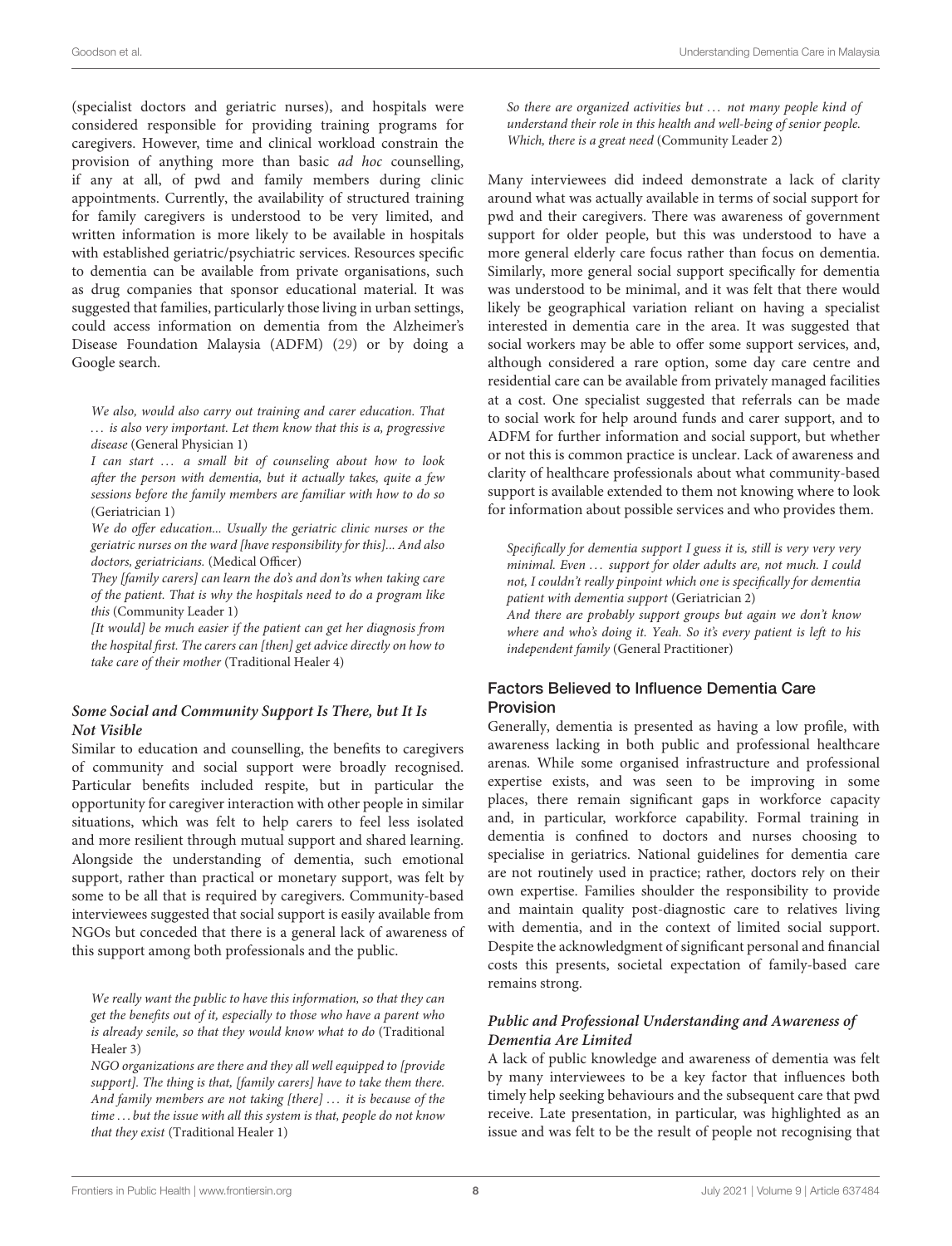there is a problem until symptoms become severe. Amid a public perception that older people become senile or lose their memory as a normal part of ageing, families typically seek help only when behaviour becomes too difficult to manage, or their relative has become aggressive. Late presentation of dementia greatly reduces treatment options and the opportunity for early intervention to slow down disease progression. It was also suggested that treatment and follow-up for dementia may not be continued if the family does not understand dementia is a disease. Generally, the interviewees did not express a strong sense of social stigma or cultural taboo attached to the label of dementia itself, but one specialist felt that shame associated with symptoms of dementia could be a factor contributing to delayed help-seeking.

Lack of awareness. People are aware of the physical health. But they are not very aware of the ... dementia or even mental health, you know? (Community Leader 2)

You see, when we talk about dementia and Alzheimer's, how many are actually aware about these? (Nurse 2)

Sometimes we can see that the carers are not well exposed about dementia (Occupational Therapist)

When the person starts to get agitated, like I said when the BPSD is severe, that is when they [families] would seek help (Nurse 1)

They [families] wrongly perceive it as a normal part of aging. However they do seek medical attention when the dementia becomes advanced, or moderate, during moderate dementia the person may start having behavioral problems such as aggression (Geriatrician 1)

Awareness of dementia among non-specialist healthcare professionals, such as primary care doctors, was also reported to be lacking, reducing the potential for early detection of dementia. It was suggested that this also lengthens the time to diagnosis as preliminary investigations, currently undertaken once a patient reaches a geriatric clinic, could be carried out in advance. Lack of dementia awareness in nurses was felt to cause complications with hospital stays, a poor understanding of how dementia impacts the person, and the care needs of pwd.

#### I'm not so familiar with the err dementia patient (Traditional Healer 2)

Sometimes we can't be very sure that the person is truly senile. We understand that limitation. We don't know if that [is]actually a different disease, because we didn't do any research about that. That is when we need to ask them to go to the hospital. The hospital staff will look after them. They maybe do some scans, investigate the patient's blood and they will check everything. The doctors will help them (Traditional Healer 4)

I think again creating awareness. In public and also awareness among healthcare professionals. It's very important (Medical Officer)

But I think on the whole there is, generally I'd say, moderate awareness concerning this illness (Psychiatrist)

So awareness is very important even among healthcare professionals. Not just awareness of the condition, they need to know where to send the patient to or how to investigate. So they need some guidance as to what's available to them locally in terms of specialist care. And what preliminary investigations they need to do (Geriatrician 1)

### **Infrastructure and Workforce Capacity for Dementia Care Remains Insufficient**

While the provision of dementia services in Malaysia was seen to be improving, it was felt that there still are not enough geriatricians or geriatric services. Most existing geriatricians work in major hospitals in urban areas, but not all hospitals in major cities will have a geriatrician or related specialists. In areas without a geriatrician, getting an appointment to see a visiting geriatrician can take months if the clinic covers a large geographical area. Given the broad scope of geriatrics, doctors in services without a dedicated memory clinic can struggle with excessive workload and overloaded clinics. As in other specialisations where dementia does not take precedence (e.g., neurology and psychiatry), busy clinics tend to be problemfocussed and time-efficient. A patient with dementia can take time to assess, which can be difficult to justify in a busy clinic. Dementia can, therefore, be missed or ignored.

If we don't have this memory clinic, doctors cannot make a referral to a proper channel. But geriatric clinic is good too . . . if the hospital ... has geriatric clinic services, they will refer this kind of case to the geriatric clinic first. But you see, the geriatrics medicine already covers too many things – their scope is broad. So if lets say we don't have any specific clinic for memory problems, there will be an excessive load of patients and it will be very difficult for doctors to handle the workload (OT 1)

To be honest in the very busy clinic. We tend to unfortunately focus only on the primary [condition]. Unless the patient comes in with that actual complaint of memory problems, those symptoms might actually be brushed away (General Physician 2)

As well as workforce capacity, workforce capability was consistently highlighted as a key factor influencing dementia care. While geriatricians receive good, comprehensive training in the care of older people, such training for other doctors is limited and is often offered as an optional rotation. Subsequently, generalist clinicians (GPs and general physicians) often lack knowledge around diagnosing and treating dementia, despite being involved in caring for pwd. Many students will now get a geriatric rotation, but only basic level dementia training is included as part of the core curriculum for medical studies. Dementia training is also limited in the basic nursing curriculum where gerontology is combined with mental health. More indepth dementia learning for nurses only occurs when advancing to post basic study.

[undergraduate training] is very basic. They probably would just learn what dementia is, what are the basic treatments available ... so there are several lectures maybe four or five hours' worth of exposure to the topic of dementia in undergraduate days (Geriatrician 1)

It [dementia] was just included briefly and slightly. We don't really get to learn about dementia, in term of its care and treatment. We don't really learn those things (Nurse 2)

Most of the healthcare professionals interviewed had gained knowledge of dementia through their direct experience of working with pwd and from working alongside senior and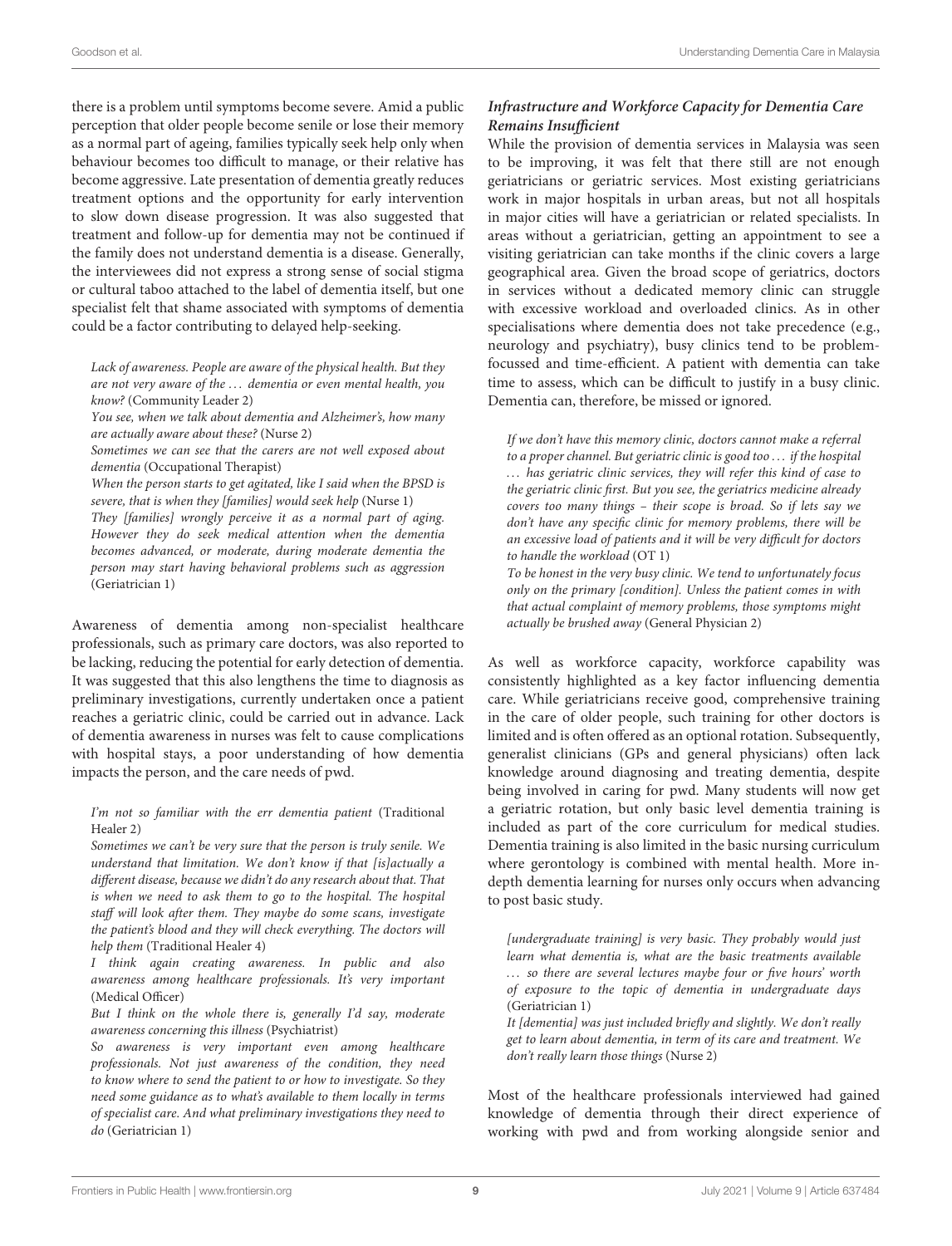more experienced colleagues. Uncertainty around the existence of dementia guidelines was evident, and it was suggested that they are not used often. Clinicians, instead, relied on their own experience on dementia or they referred to colleagues with more expertise. Though existing guidelines were felt to be relevant to practice, they were felt to be outdated, aimed specifically at doctors without mention of other multidisciplinary professionals and focus on pharmacological interventions. A further major barrier for dementia capacity building and development is limited budgets, which restrict manpower and resources for delivering care and introducing services.

#### But it's more like looking after the elderly patients [where] I gain my knowledge from (General Physician 2)

I think there's a guideline for dementia treatment but not very sure. I don't think its been updated yet . . . I think, guidelines may be useful as a reference but we don't read it like "oh, we got this guideline". We see the patients [and] we do by experience like "oh, my boss used to do this, do that for dementia. I also do this, do that" (General Physician 1)

#### **Changing Family Circumstances Challenge Traditional Home-Based Care**

There is a strong cross-cultural expectation in Malaysia that families take responsibility for the care and well-being of older relatives. The support provided by the family was considered by all the interviewees to be a major factor affecting the care of pwd. However, societal changes to the traditional family structure means that children often now move away to work and do not remain living in close proximity to their parents. Symptoms of dementia may go undetected until a very late stage because of reduced contact. However, living near to or with older relatives does not guarantee family capacity or willingness to provide care for a relative with dementia. Family finances play a key role, and family members may still have to, or wish to, work. Those with more financial resources were considered able to hire a maid to care for pwd; but for others, the need to upkeep the household income may mean leaving pwd alone in the family home. Taking time off work to take relatives to clinic appointments can be costly and inconvenient. For those living in rural areas, there may be a considerable distance to travel and reliance on public transport (i.e., buses and ferries), which can make journeys difficult. These challenges can be a deterrent to attending follow-up appointments.

Usually in Asian culture society when you retire, or you [are a] pensioner, your family look after you. Your children and grandchildren stay together. But that sometimes is not happening now (Senior Citizen Association 2)

One more thing is that, some patients are staying separately from their families. When this happens, nobody will notice the problem when it first starts (Occupational Therapist)

But the children are still obliged to take care of their parents with love (Traditional Healer 3)

In contrast, affluent families tend to live in urban areas with easy access to transport and closer proximity to services. While services provided by government clinics and hospitals are free or greatly subsidised, it was further suggested that those with less money may be reluctant or unable to pay for medication, equipment, or private care. Despite significant difficulties faced by families looking after a relative with dementia being widely acknowledged, social support for dementia was seen to be limited and mostly provided by NGOs. ADFM, for example, was believed to offer free advice, some day care, and training in dementia care for families, healthcare professionals, and English-speaking maids. Access to such support was felt to be influenced by limited availability of services and poor understanding of the role of NGOs.

It also depends on the financial status of the person with dementia and financial status of the family. Because looking after dementia is an expensive business (Geriatrician 1)

A lot of people are unable to afford health care because they don't have money. Not only [for] medications but also equipment (General Physician 2)

As for social support, most of it is private NGOs, so we know of the ADFM. Okay, so ADFM has a lot of activities but of course in the end they are only one group and there's only so many people they can reach out to, and then, dementia is a major problem affecting a lot of old people (General Physician 1)

### Priorities for the Future—Towards Improving Dementia Recognition and Timely Care

Four key, but interlinked, priorities were identified: raising awareness and knowledge of dementia among the whole population; workforce capacity and capability development; greater family access to culturally sensitive social support services; and raising the profile of dementia through national investment in care services. Together, these priorities were considered essential for encouraging the earlier presentation and efficient diagnosis of dementia, as well as necessary to supporting improvements in the post-diagnostic care of pwd.

#### **Raising Public Awareness and Understanding of Dementia Are Paramount**

A major priority area for the future is to improve awareness and knowledge of dementia among the whole population. Currently, raising awareness is offered by NGOs and private enterprises. However, it was felt that the government should take the lead to provide a public service or campaign that delivers a broad programme of education tailored to all age groups and pockets of the community felt most likely to have little awareness of dementia (e.g., rural dwelling citizens). Clear guidance should be provided so that people would know what to do if they have a relative showing possible signs of dementia. To encourage earlier help-seeking, a key message to deliver was that dementia is not a normal part of ageing. Clarity should be provided that although there is no cure, there are treatments to slow it down, and that if help is not sought, problems could progress. Several strategies were suggested, such as comprehensive health promotional and educational events and campaigns delivered at a national, regional, and community level, co-delivered by experts in dementia and community and religious leaders. Media coverage of dementia was further suggested in the form of TV and radio shows, and social media platforms.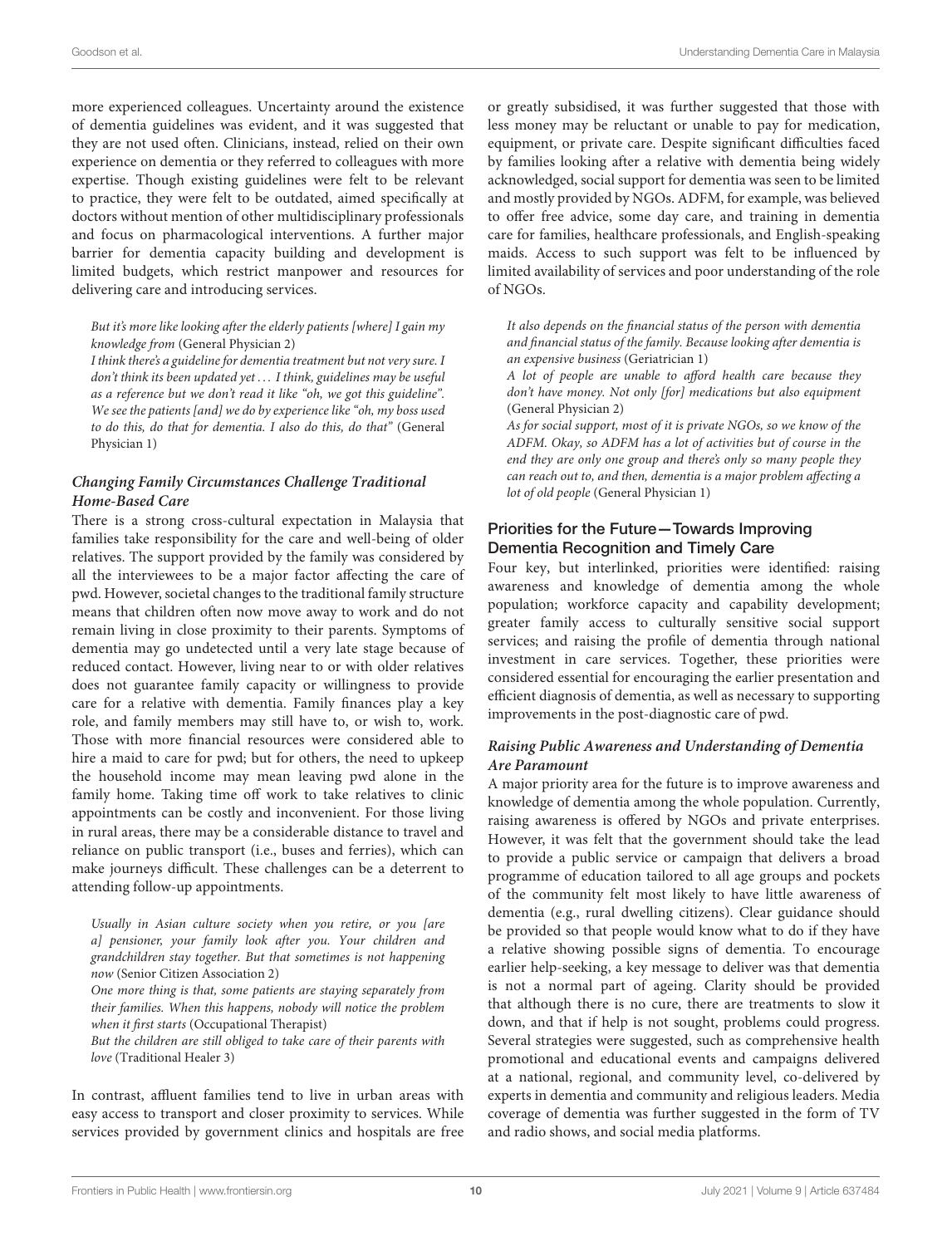So I think the lack of awareness is quite rampant in Malaysia (General Practitioner 1)

I think it is about awareness – we need to increase it tremendously  $\ldots$  but we don't really reach the rural areas – that is where we actually have to pay more attention in my opinion (Occupational Therapist)

But the thing is, the awareness of dementia is still very new. I guess we need to ... try to get a lot of general practitioners to be involved in this. So they are a bit aware on the diagnosis and the treatment available. Or the support, care that we can offer this patient and carers (Geriatrician 2)

Tell them [public] this is abnormal ... so then it will trigger them to say, "why is this happening it's not normal, let's bring him to a doctor" (General Physician 2)

#### **A Trained Specialist Workforce Is Needed to Improve Dementia Care in Malaysia**

A second key priority identified was to have more dedicated people to specialise in the care for older people and pwd, namely, doctors, nurses, medical assistants, and all allied healthcare providers. This would require the government to focus on establishing more psychiatric services, and in particular, more neuropsychologists and clinical psychologists to reduce the pressure on psychiatrists. Dementia care in Malaysia would benefit from having more geriatricians, at least one in each state, but ideally one in every hospital. To expand geriatric services, longer-term measures should aim to encourage more specialists into the area. In the shorter term, existing medical professionals, frontline workers, and possibly community workers, could be trained to recognise and pick up dementia. This would help to encourage more visible pathways and efficient referral to geriatric specialists offering dementia services, as well as increasing expertise in diagnosing and caring for pwd in the community. In particular, training general practitioners and general physicians in dementia was seen to be an important step towards improving dementia care, since they are often the first point of contact for patients. Proposed training included informal sharing of expertise by dementia specialists, as well as the development of a training programme by the Ministry of Health and Ministry of Higher Education that would lead to a credible qualification. The need for training extended to providers of dementia care at a community level, including residential care staff or carers who support pwd in a home setting.

We need, more people who are committed to treat the elderly and the demented patients (General Physician 2)

Train the front-liners. You need to train us because if you train us we can pick up patients (General Practitioner)

I think at the hospital level, healthcare professionals should be educated on, diagnosing and treating patients with dementia. And that's pretty crucial (Medical Officer)

All personnel who are involve in care of dementia patients must be well trained and knowledgeable (Traditional Healer 3)

#### **Families Require Accessible and Culturally Sensitive Social Support**

The ideal scenario for the post diagnostic care of pwd was considered to be a good supportive family, with a good understanding of dementia to be able to care for them. Nonetheless, the significant challenges to families were recognised. Subsequently, a key priority in this respect was the improved provision of community and social support for family caregivers. Valuable support is currently provided by NGOs, but the scale of service they can offer is significantly limited. Establishing more community services was, therefore, considered of utmost importance to help improve post-diagnostic care for pwd. Relevant support services proposed include those that: bring medical care into the home (e.g., home visits by specialists for pwd who have developed cognitive and physical impairment); provide respite for carers and stimulation for pwd (e.g., community day centres with activities for pwd); and enhance the quality of life and care for pwd who live at home (e.g., a government-supported domiciliary care system with trained staff).

People like us we try we try to help out. But the, number of people we can help, is actually minimal (NGO)

The third priority is about the home-based care, for those who can't afford to go to the old folks home. What I mean is the community around that area. (...) the community involvement (Traditional Healer 4)

We need to establish community centres. We need to establish community service for the elderly ... (Psychiatrist)

I don't know but if you ask me right, dementia care is a very community kind of, management based kind of disease. Okay, they might come to the hospital once or twice to [review their] general condition, change in medication, but I think the community support is very important. Like community nurse, community Social Worker, pharmacy outside ... (General Physician 2)

Additional support for families should include education and training in dementia and dementia care, and financial support, in the form of an allowance from the government, to help with costs of medications and other aspects of care. Support services need to be sensitive to cultural and religious differences, since these can influence the understanding of symptoms, and because many people continue to visit traditional and faith healers. It was suggested that acknowledgement of such practices could assist cooperative working between conventional medicine and traditional/faith healers. Though not without challenges, such arrangement was considered by some as a potentially positive step that would be beneficial to patients.

From what I understand, the first thing is to ensure that these care centers or any specific care centers for dementia to provide an environment that can make them feel close to Allah (Traditional Healer 3)

We need to try both ways, modern and traditional medicine (Nurse 2)

Okay, I think a lot of times people with like oh, a western medicine doctor and they will [be] like oh, I don't work with them. But at the end of the day we have to admit that a lot of people [patients] still work with all these people [traditional/faith healers] and I think that if you make people the enemy "Oh, you are faith healer, you're my ... enemy", then you cannot co-operate with them ... I don't believe in the same things as you, but I think we can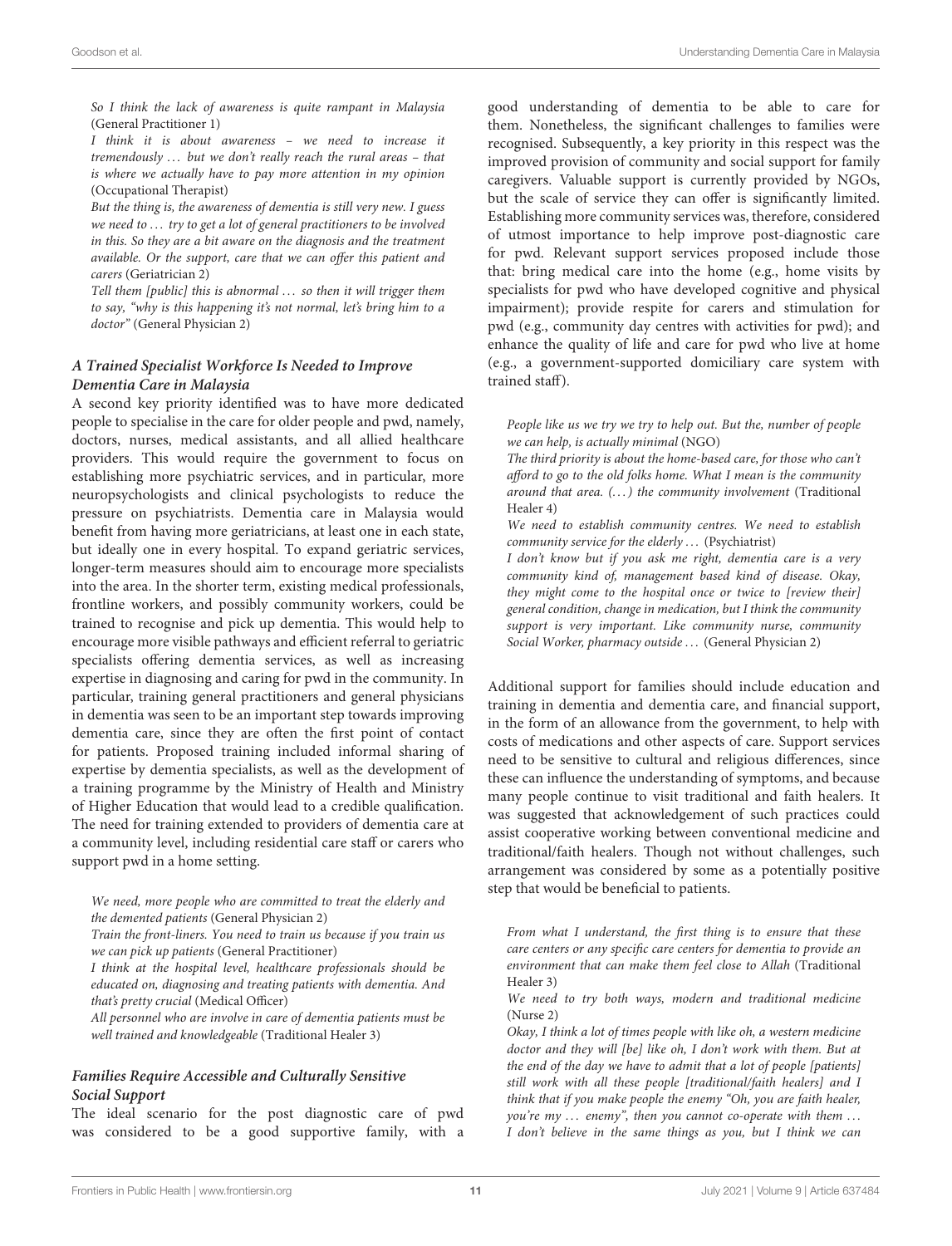always cooperate. At the end... this [is] better for patients (General Physician 1)

I think if we collectively work together ... Okay, the traditional healer has his other ways of massage, this and that, acupuncture, things like that... I think if you can integrate them it's amazing (General Practitioner)

#### **National Investment in Dementia Care and Dementia Prevention Are Paramount**

It was felt that dementia care in Malaysia is in its infancy and that the prevalence of dementia is likely to be vastly underestimated. Like other countries across the world, it was felt that Malaysia, as a nation, should be prepared for an ageing population. The profile of dementia and the impact it can have on society, therefore, need to be raised. The interviewees acknowledged that the government has many things to support but with a limited amount of resources. Nonetheless, it was unanimously proposed that increased central investment in dementia care is paramount to improving the capacity and capability to care of the nation for the older population of the country. Further government intervention proposed included establishing a national policy and the development of a national dementia healthcare plan. Finally, prevention was seen to be key, and several strategies enabled by government funding incentives were proposed. These are largely aimed at keeping older people healthy, active, and socialised.

To make these people realize how much dementia has impacted on our society. In order to, you know, put pressure on the government to give us more money in terms of dementia care (General Physician 2)

I think starting from the government they need to allocate more resources to care [for] old people ... I think dementia care in Malaysia is still in its infancy. There's a lot more we can do and I would like to do a lot more especially in this unit of mine (Psychiatrist)

We suspect the amount, the number of cases as recorded is definitely, definitely not, not projective of what is happening. This is a tip of the iceberg only (NGO)

To also educate them that if you follow a lifestyle which is healthy, you can prevent this from developing, you can reduce it . . . So if we give proper education, we will, first and foremost, be able to reduce, or prevent dementia in the society (Traditional Healer 1)

### **DISCUSSION**

This is the first qualitative study undertaken in Malaysia that has captured the views of a range of primary and secondary care providers on access to dementia services, standardised diagnostics, treatment options, and availability and dependence on community services and family support. It has also attempted to understand awareness of dementia among care providers, the perceived influence of traditional beliefs on the management of dementia patients, and knowledge of workforce infrastructure to support dementia care in Malaysia, such as the utilisation of national guidelines. The study was conducted in Selangor, which is an urban area with the highest dementia care service provision in the whole of Malaysia and may, therefore, not represent views of clinicians in Malaysia as a whole, especially where more fragmented and less specialist service provision exists in other states. Nevertheless, the findings show that while a wide variety of services does exist for dementia management in Selangor, there is much room to improve infrastructure and the coordination of services across and within private and public sectors, particularly between primary and secondary care services, so that more standardised and equally accessible care pathways are available to all.

Dementia is a progressive disease and, as such, care needs alteration over time, requiring continual assessment and individual approaches to clinical problems and solutions. In higher income countries (HICs), task shifting out of the primary and secondary care sector into the community has allowed care to be distributed through a larger number of providers [\(30\)](#page-14-22). When supplemented by national guidelines and a duty of care to provide a standardised care experience, this approach aims to ensure greater equality in care provision [\(31\)](#page-14-23). Evaluating the conceptualisation of dementia in LMICs where patients have variable opportunities to access care in formal and informal ways is an essential step in understanding how patients and caregivers engage with available dementia services. A recent systematic review of the understanding of dementia in LMICs has found that based on the results of 19 studies, a successful programme of dementia care will need to be developed using a systematic multidisciplinary approach to find acceptable health and community care responses to dementia [\(32\)](#page-14-24). As demonstrated in the findings, the lack of formal and institutional care for dementia in LMICs places a huge burden on relatives and carers, as well as clinicians, who are managing dementia cases as non-specialists (sometimes with little dementia-specific training) in addition to comprehensive acute and chronic general medical practice [\(33\)](#page-14-25). While HICs, such as the UK, may have established care pathways for patients with dementia, the application of a similar programme in Malaysia or any other LMIC may not be cost-effective for larger ageing populations with a higher burden of disease, or be manageable within the existing infrastructure. To promote engagement with programmes, cultural contexts, expectations, and shared decision-making are distinct issues that will need to be addressed in the development and design of country-specific care pathways, which, ideally, should also be designed with input from all stakeholders that include patients, carers, medical practitioners, and health/social care ministries to ensure sustainable utilisation of services [\(32,](#page-14-24) [34\)](#page-14-26).

In this study, while the respondents had a good understanding of the general healthcare system in Malaysia and their specific roles in the dementia care pathway, they had little understanding of what services may be available in other sectors, how to coordinate care for dementia and other comorbidities, and how to locate or access services other than those they were already using for patients. Similarly, the multiple routes of referral, such as professional and self-referral, made it difficult to follow up on patients and evaluate longer-term outcomes of care. Consequently, the efficiency and improvements to the quality of life as a result of using the dementia services may be difficult to identify and evaluate. Continued involvement and poor knowledge of referral pathways and the additional general lack of awareness of dementia contribute to the issue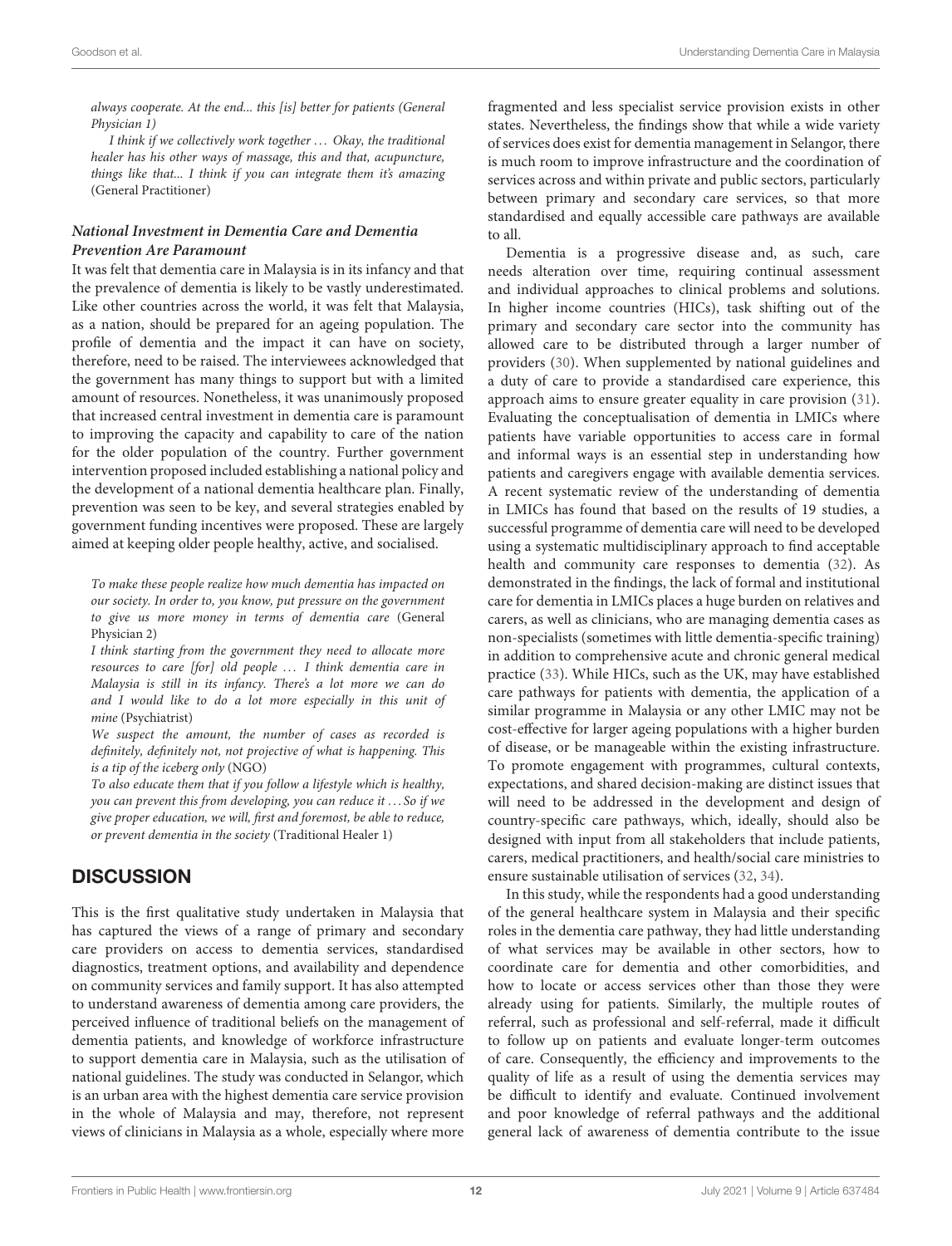of late presentation to medical practitioners. Perceptions of the value and efficacy of both pharmacological and nonpharmacological treatments may be influenced by their limited impact on advanced dementia. Late presentation is typical when behavioural problems become unmanageable at home. This delay in help-seeking is compounded by the cultural expectation that younger family members should care for the older generation without external help. From a public health perspective, the presentation of dementia at an advanced stage also makes it difficult to know the exact burden of disease of dementia in Malaysia, particularly so for early cases and for understanding the impact this will have in the future when formal care requirements escalate with disease progression. Unlike Nikmat et al. [\(8\)](#page-14-1), the respondents did not perceive a current stigma or taboo associated with dementia, suggesting a potential shift in attitudes towards the condition over the past 10 years. However, we have shown that dementia symptoms can still continue to be seen as natural sequelae of ageing in Malaysia. As well as delays in help-seeking, this gap in understanding may also influence timely access to social and community support and uptake of available training, leading to families or paid helpers undertaking care themselves.

Earlier identification of dementia currently relies on opportunistic screening, often when patients are presenting to practitioners with another comorbidity. Since those comorbidities will also require referral and follow-up, there is a risk that families and practitioners may prioritise perhaps more visible problems, such as cardiovascular or respiratory disease over symptoms of dementia, and that these will go unmanaged for longer particularly if there is no clearly identifiable care pathway [\(35–](#page-14-27)[37\)](#page-14-28). In addition, dementia subtypes are not commonly diagnosed in Malaysia, which may have implications for developing both a local evidence base for treatment outcomes as well as optimising pharmacological management for individual patients. Given that this management is largely under the remit of specialist referral centres, there are likely to be discrepancies across Malaysia where specialists are fewer in number or do not exist. Similarly, non-pharmacological management options may also be limited, such as cognitive stimulation therapy, cognitive rehabilitation, reminiscence, and life story work [\(38\)](#page-14-29).

While national guidelines for dementia care exist in Malaysia (second edition published in 2009 by Academy of Medicine of Malaysia, 2009) [\(39\)](#page-14-30), the respondents felt that they were not followed routinely as the evidence base supporting the guidelines in Malaysia was limited and it depended on local service availability, infrastructure, and funding that were not available everywhere. Since resources are not nationally available, the care pathways are very difficult to follow. The guidelines were also felt to be outdated and do not include sufficient nonpharmacological management options. Non-pharmacological interventions may be more economical with improved quality of life outcomes, but they have not been evaluated in Malaysia. Malaysia has not prioritised dementia care over other medical conditions historically and depends heavily on national census and burden of disease data. Unless screening of dementia at an early stage, or early diagnosis, becomes a priority, it is unlikely that a detailed local evidence base for dementia care outcomes will be achievable; and, as a consequence, care will continue to be fragmented across the country with the bulk of services located in Selangor and other larger cities, which, by no means, is solely a LMIC problem [\(40\)](#page-14-31).

As a clinical specialty, dementia and geriatrics are not perhaps perceived as a glamourous or popular choice for specialty training in Malaysia, as many medical practitioners select specialties where they can gain some element of private practice as well as working in the government system. For general practitioners, it is often not a priority for continuing professional development, so the knowledge and skills for managing dementia patients may be outdated and elementary. The two-tier government/private healthcare approach to service provision means that patients who can afford to will be able to access private services and a wider range of management and care options, but those who can only access government services will be limited to what is accessible in their area. Consequently, national guidelines need to take account of this to ensure some level of standardisation and duty of care in both these sectors. With an ageing population, in order that a sustainable trained workforce is developed for the future, dementia training needs to be expanded in medical curricula at both undergraduate and postgraduate levels. In addition, training for community leaders, religious leaders, and school children to educate for the future would help to improve awareness and address any stigma that currently exists with this disease, as has happened in UK and some LMICs (41-[44\)](#page-14-33).

### Strengths and Limitations of the Study and Further Research

A key strength of this study is its use of qualitative methods to provide novel and detailed understanding of dementia care in Malaysia and, in particular, the identification of important areas to improve services. This study provides an overview of the perceptions of formal and informal care providers in Selangor on dementia care in Malaysia. While the experiences of these care providers may not be representative of care providers in Malaysia as a whole, other hospitals and other urban settings, valuable insight is provided from the perspective of those providing dementia care at the frontline of public, private, and not-for-profit services. Further research should build on the current study to collect data in different states to evaluate care provision more broadly, which could also be compared between urban and rural areas. The culturally diverse population of Malaysia includes indigenous populations who may differ in their understanding of dementia and expectations of treatment. A future study on multiple stakeholders, such as carers, early dementia patients, formal and informal carers, ministers, NGO representatives, alternative medicine specialists, and community leaders, would, therefore, be beneficial, examining dementia care challenges at all levels. An integrated study on the culturally diverse population of Malaysia may provide different perspectives on dementia management and indicate needs and priority areas for these groups in the event of improvements on existing dementia management from a national perspective.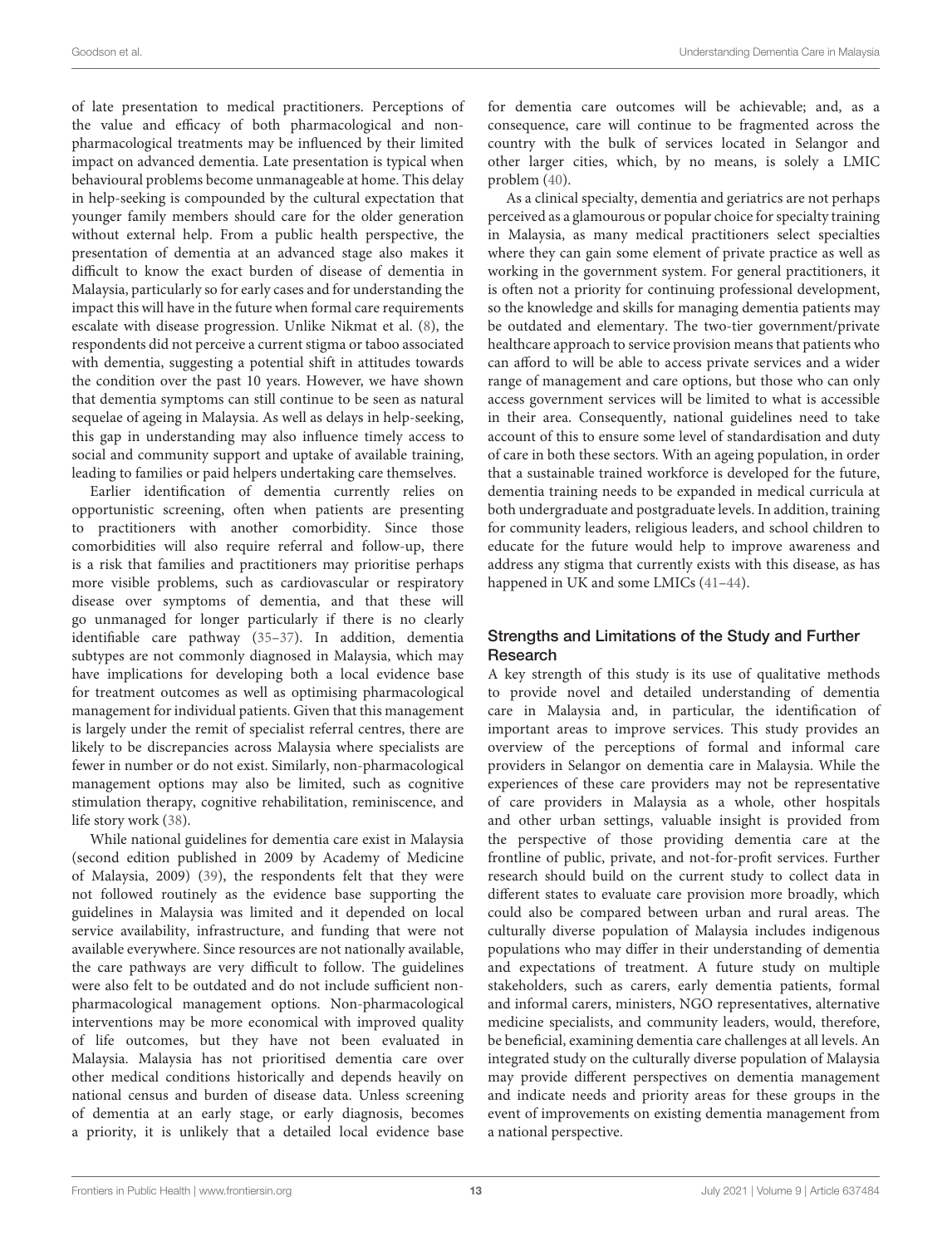# **CONCLUSIONS**

The respondents in this study perceived that while there was provision for dementia care in the hospital and community settings, more could be done to coordinate these services across and within sectors to better facilitate patient access and referral between primary, secondary, and social care. A need for greater emphasis in both postgraduate and undergraduate training in dementia care was reported, as well as improved general awareness in the community to encourage earlier access to care. This will enable the use of preventive strategies and facilities for maximum benefit to potentially optimise quality of life for pwd and to encourage longer-term independent living.

### Implications for Practice

Dementia is a progressive disease, and this study has shown that people with symptoms of dementia in Malaysia often present late to secondary or tertiary care, typically when behavioural issues are too severe to cope with at home. The findings also highlight the already significant pressure on limited specialist dementia services, and on families providing care at home with little to no social support. This is a familiar circumstance for many countries that prompted the 2016 World Alzheimer Report recommendation of a shift towards Western "task-shifted" models of post-diagnostic care [\(45\)](#page-14-34). Task-shifting involves shifting tasks from specialist, secondary care services to generalist healthcare settings, such as primary care, and/or sharing task between medical and non-medical staff'[\(30,](#page-14-22) [45\)](#page-14-34). Task-shifting care models in the United Kingdom have explored shifting aspects of secondary care into the community, but such setup requires considerable infrastructure and buy-in from health professionals and the general public alike. A recent systematic review on post diagnostic care models for dementia has highlighted four primary care-led models from western countries with and without specialist consulting support and case management [\(46\)](#page-14-35). The review has found that while nurse-led case management partnership models showed the most potential in terms of clinical and cost effectiveness, they may be more costly and needed greater evaluation before they could be universally recommended [\(46\)](#page-14-35). Other studies have focussed on task-shifting by including a dementia nurse specialist in GP practices [\(30\)](#page-14-22) but again further research into the remit of the nurse specialist role, cost effectiveness, and benefits of such model is needed. A recent Alzheimer's society report has illustrated how even in a

# **REFERENCES**

- <span id="page-13-0"></span>1. WHO. (2020). World Health Organisation. Available online at: [https://](https://www.who.int/news-room/fact-sheets/detail/dementia) [www.who.int/news-room/fact-sheets/detail/dementia](https://www.who.int/news-room/fact-sheets/detail/dementia) (accessed November 26, 2020).
- <span id="page-13-1"></span>2. Kasper JF. The disproportionate impact of dementia on family and unpaid caregiving to older adults. Health Aff. (2015) 34:1642–9. doi: [10.1377/hlthaff.2015.0536](https://doi.org/10.1377/hlthaff.2015.0536)
- <span id="page-13-2"></span>3. Alzheimer's Disease International. World Alzheimer Report, The Global Impact of Dementia. London: Alzheimer's Disease International (ADI) (2015).

developed country like the UK dementia care is still fragmented and lacks coordination [\(47\)](#page-14-36). Models of care, such as task-shifting, would need greater health service integration and independent evaluation in Malaysia where care is still largely provided at home and there is little clinical intervention until end-stage dementia.

# DATA AVAILABILITY STATEMENT

The raw data supporting the conclusions of this article will be made available by the authors, without undue reservation.

# ETHICS STATEMENT

The studies involving human participants were reviewed and approved by University of Malaya Medical Centre Medical Ethics Committee (MECID: 201922-7093) in May 2019. The patients/participants provided their written informed consent to participate in this study.

# AUTHOR CONTRIBUTIONS

LR is the principal investigator on the NIHR Global Health DePEC program. MG, LR, and SM contributed to the study design and development and piloting of the topic guide, and provided oversight and coordination of the study. RR conducted the interviews and arranged their transcription and translation. EM, SM, and RR conducted the data analysis. All the authors contributed to the interpretation of the findings. MT and SK provided support in the identification and access to interview the participants. All the authors have approved the final manuscript.

### FUNDING

The study is part of a 3-year programme of research funded by the UK National Institute for Health Research (NIHR) using aid from the UK government to support global health research: NIHR Global Health Group on Dementia Prevention and Enhanced Care (DePEC) (16/137/62).

### SUPPLEMENTARY MATERIAL

<span id="page-13-6"></span>The Supplementary Material for this article can be found [online at: https://www.frontiersin.org/articles/10.3389/fpubh.](https://www.frontiersin.org/articles/10.3389/fpubh.2021.637484/full#supplementary-material) 2021.637484/full#supplementary-material

- <span id="page-13-3"></span>4. Catindig J, Venketasubramanian N, Ikram M, Chen C. Epidemiology of dementia in Asia: insights on prevalence, trends and novel risk factors. J Neurol Sci. (2012) 321:11–6. doi: [10.1016/j.jns.2012.07.023](https://doi.org/10.1016/j.jns.2012.07.023)
- <span id="page-13-4"></span>5. Jennings LA. Patient and caregiver goals for dementia care. Qual Life Res. (2017) 26:685–93. doi: [10.1007/s11136-016-1471-7](https://doi.org/10.1007/s11136-016-1471-7)
- <span id="page-13-5"></span>6. Department of Statistics Malaysia. (2020). Department of Statistics Malaysia. Current Population Estimates, Malaysia. Available online at: [https://www.dosm.gov.my/v1/index.php?r=column/cthemeByCatandcat=](https://www.dosm.gov.my/v1/index.php?r=column/cthemeByCatandcat=155andbul_id=OVByWjg5YkQ3MWFZRTN5bDJiaEVhZz09andmenu_id=L0pheU43NWJwRWVSZklWdzQ4TlhUUT09) [155andbul\\_id=OVByWjg5YkQ3MWFZRTN5bDJiaEVhZz09andmenu\\_](https://www.dosm.gov.my/v1/index.php?r=column/cthemeByCatandcat=155andbul_id=OVByWjg5YkQ3MWFZRTN5bDJiaEVhZz09andmenu_id=L0pheU43NWJwRWVSZklWdzQ4TlhUUT09) [id=L0pheU43NWJwRWVSZklWdzQ4TlhUUT09](https://www.dosm.gov.my/v1/index.php?r=column/cthemeByCatandcat=155andbul_id=OVByWjg5YkQ3MWFZRTN5bDJiaEVhZz09andmenu_id=L0pheU43NWJwRWVSZklWdzQ4TlhUUT09) (accessed November 12, 2020).